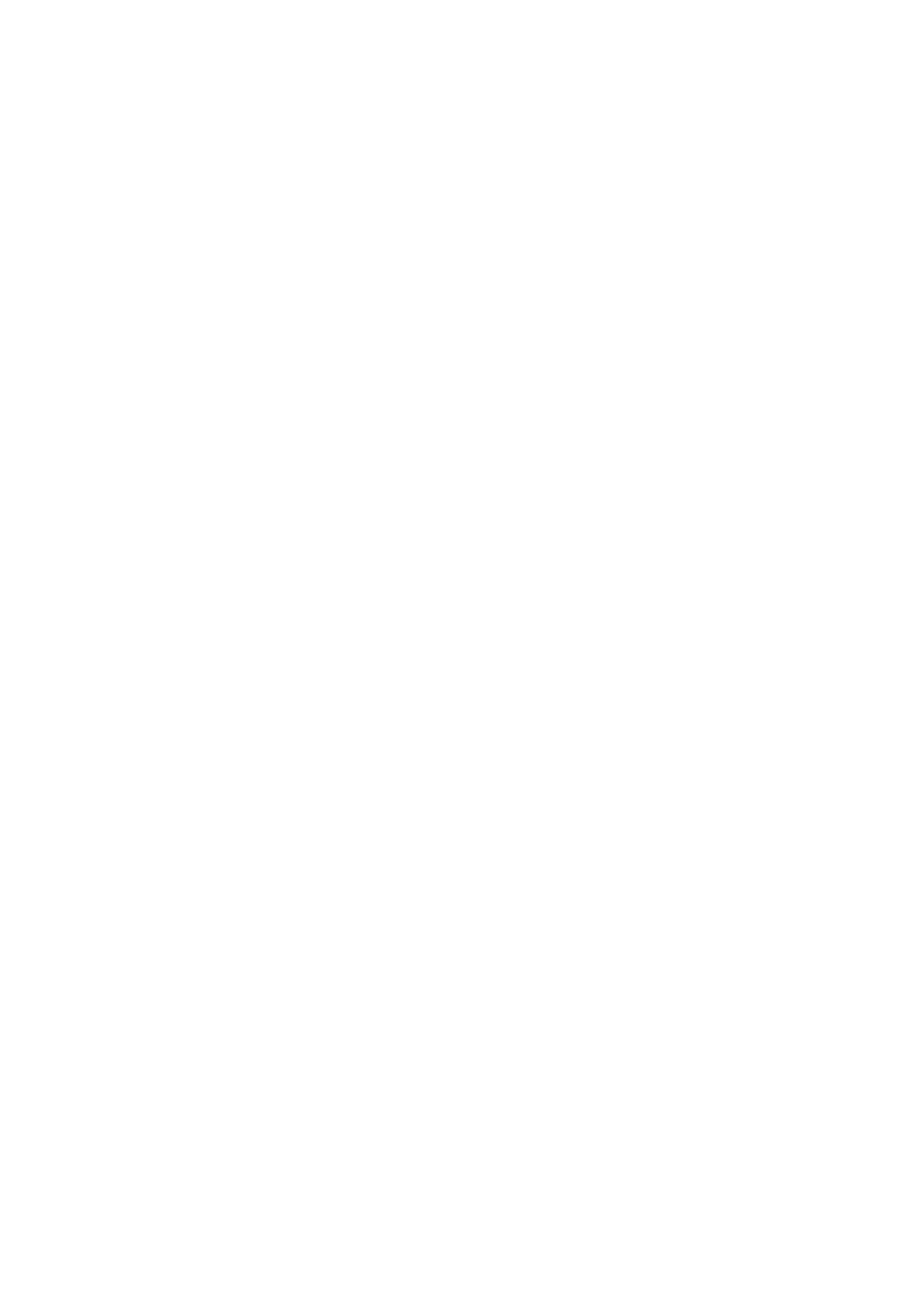# Science Fiction beyond Borders

Edited by

Shawn Edrei and Danielle Gurevitch

Cambridge **Scholars** Publishing

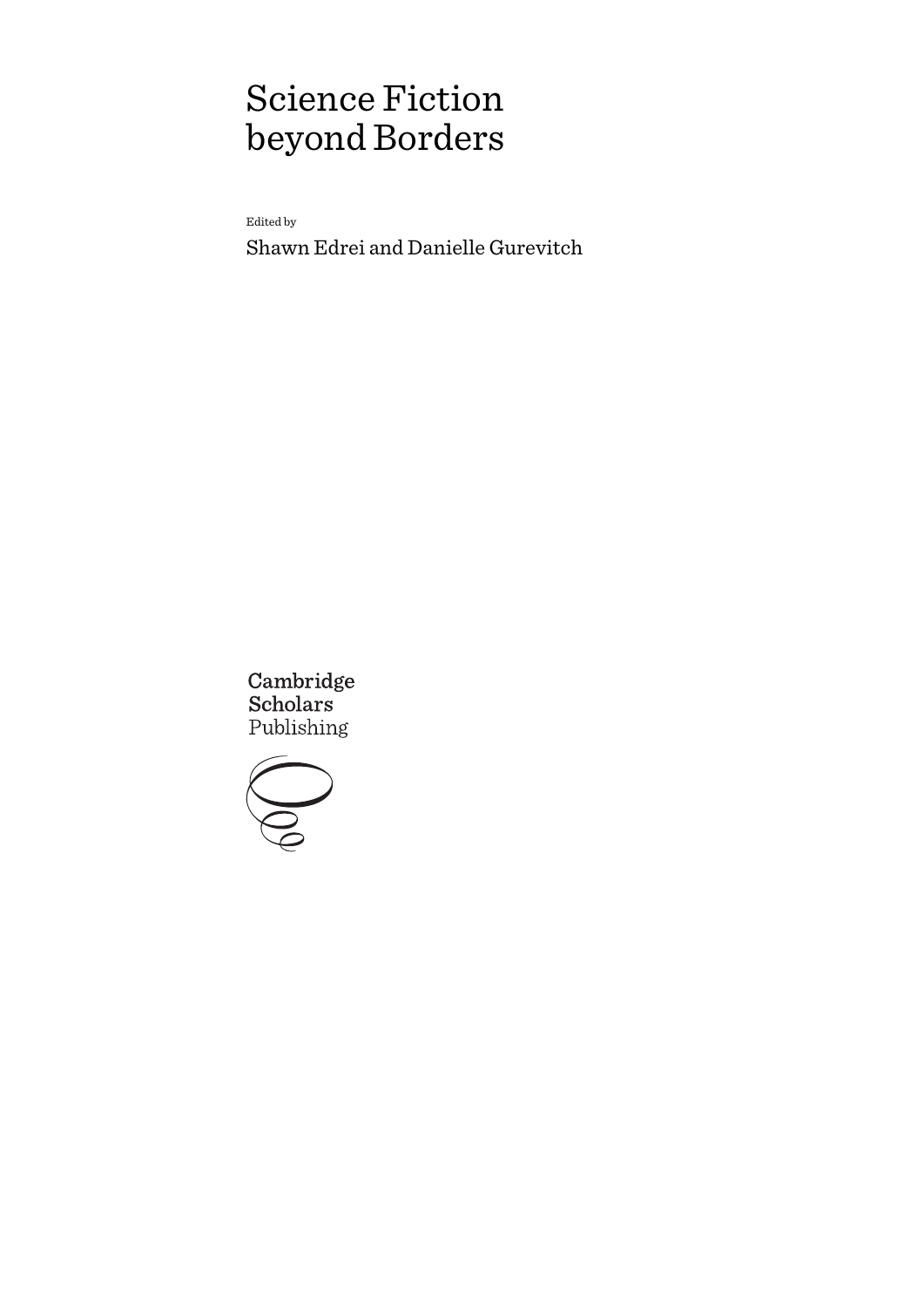Science Fiction beyond Borders

Edited by Shawn Edrei and Danielle Gurevitch

This book first published 2016

Cambridge Scholars Publishing

Lady Stephenson Library, Newcastle upon Tyne, NE6 2PA, UK

British Library Cataloguing in Publication Data A catalogue record for this book is available from the British Library

Copyright © 2016 by Shawn Edrei, Danielle Gurevitch and contributors

All rights for this book reserved. No part of this book may be reproduced, stored in a retrieval system, or transmitted, in any form or by any means, electronic, mechanical, photocopying, recording or otherwise, without the prior permission of the copyright owner.

ISBN (10): 1-4438-9955-0 ISBN (13): 978-1-4438-9955-0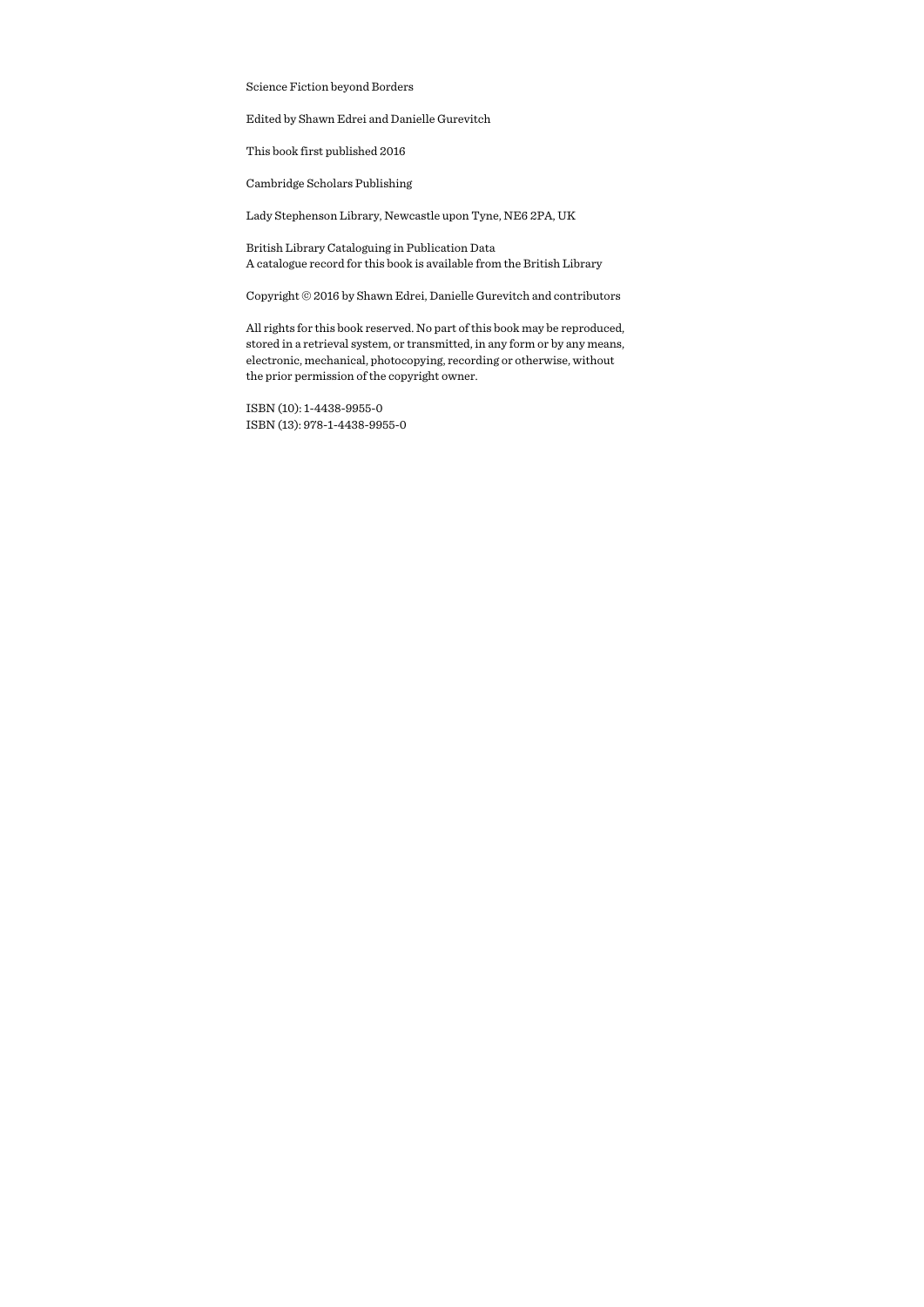## TABLE OF CONTENTS

| Shawn Edrei                                                                                                                                                           |
|-----------------------------------------------------------------------------------------------------------------------------------------------------------------------|
| Character Degree Zero: Space and the Posthuman Subject<br>Elana Gomel                                                                                                 |
| Androgynous Aliens and Gender Migrants: Experiments<br>in Genderlessness in Ursula K. Le Guin's The Left Hand of Darkness<br>and Greg Egan's Distress<br>Anat Karolin |
| The Importance of Telling Lies: SF Ethics and the Story of the Fall<br>in China Miéville's Embassytown<br>Naomi Michalowicz                                           |
| Fictionalising the Failure of Science: Zombies, Ambivalence,<br>and Modernity<br>Moriel Ram                                                                           |
| Human Degeneration in Early Science Fiction Literature<br>Razi Zeidan                                                                                                 |
| Facing Your Dolly: Cloning as an Aid or Obstacle to Discussions<br>of Ethics in Science Fiction<br>Ulrike Goldenblatt                                                 |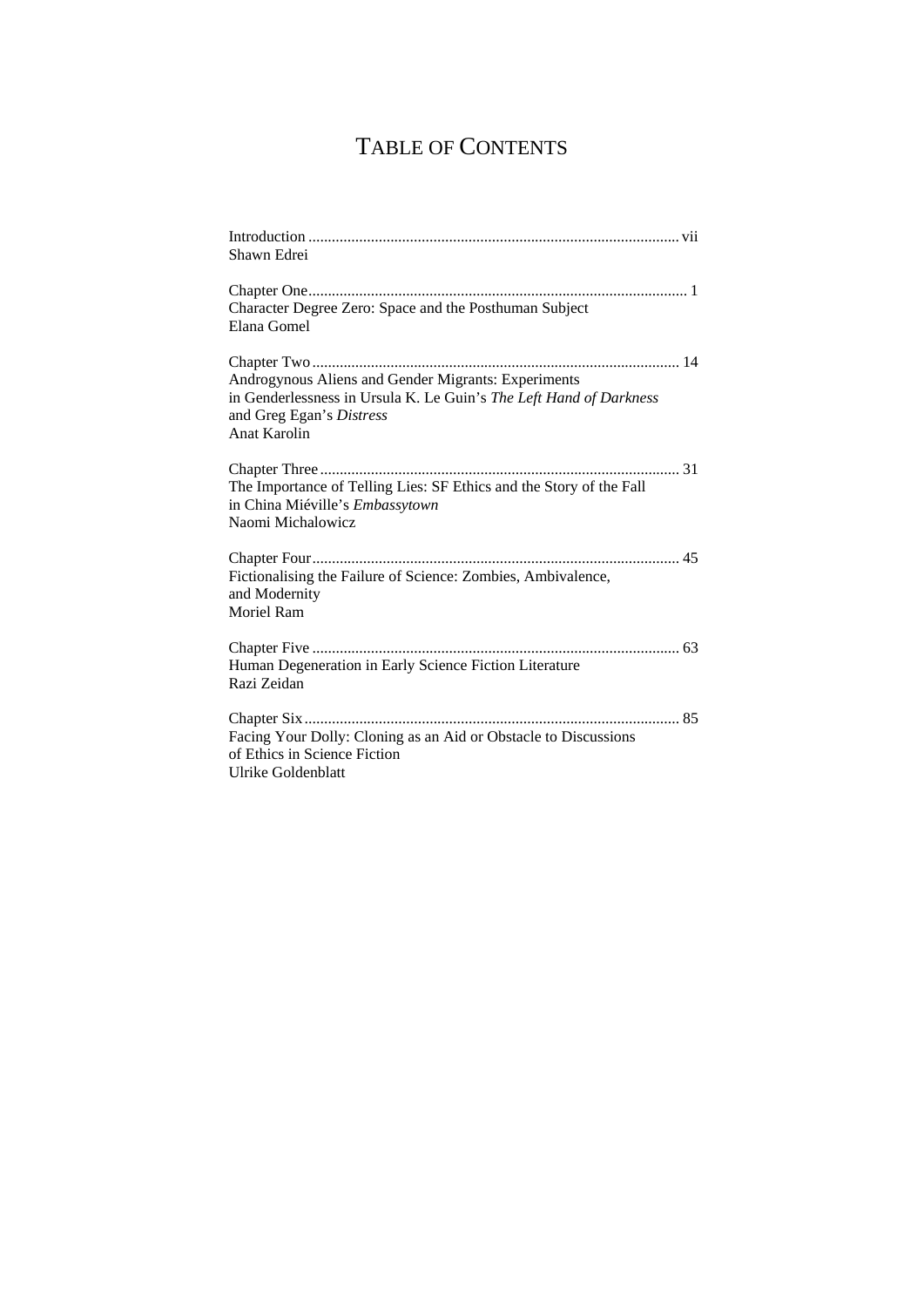#### Table of Contents

| Futurist, Decadent, and Pagan Influences in Transhumanism:<br>The Dangers of Godlike Creativity<br>Vyatcheslav Bart   |
|-----------------------------------------------------------------------------------------------------------------------|
| Why Are There No Israeli Utopias in Israeli Science Fiction?<br>Avital Pilpel                                         |
| Angels on Katzenelson Street: The Israeli Reader's Attitude<br>towards Fantastic Literature<br>Danielle Gurevitch     |
| Smashing Expectations for Fun and Profit: Intertextuality and "Rip-Off"<br>in the Novels of John Scalzi<br>Hila Peleg |
|                                                                                                                       |
|                                                                                                                       |

vi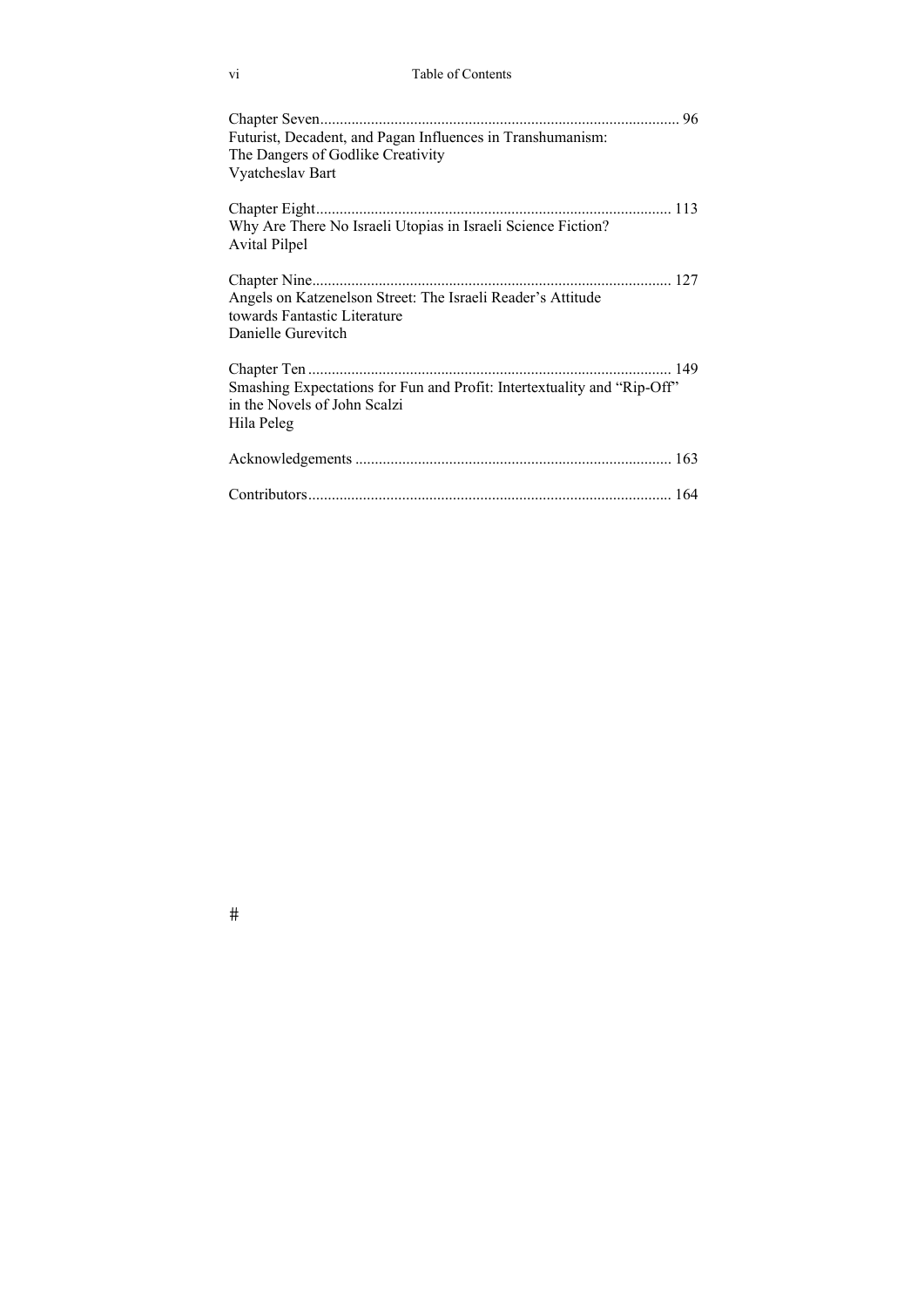### **INTRODUCTION**

### SHAWN EDREI

Space is not the final frontier anymore.

When Mikhail Bakhtin speaks of the chronotope—the specific configuration of space and time that informs the setting of a fictional work—he argues that setting almost always informs the genre of said work. If a reader is told that a story is set in eighteenth-century England, within the darkened halls of a crumbling mansion, their generic expectations will lean towards the tropes and techniques common to Gothic fiction. A medieval-esque realm that never existed connotes classic high fantasy. A nondescript house in suburban America circa the 1950s may be the site of some family melodrama.

But science fiction—as a phenomenon that has transcended the category of "genre" to become a mode of writing in itself—resists these frameworks. Indeed, if adventures on Mars in the twenty-third century, alien invasions of Victorian London, and time loops in downtown Manhattan have any common ground at all, it is in their capacity to transcend borders and boundaries thought to be sacrosanct. These boundaries may be conceptual, generic, metaphysical, or scientific; the method of transgression may be metaphorical, allegorical, or presented as a thought experiment; but at its core, science fiction defines itself as the sole literary genre that not only attempts but also *demands* that its works resist conventional theories and approaches in storytelling and literary criticism, and that its authors make full use of the imaginative exploratory powers granted to them.

This book collects papers presented at the 2014 and 2015 Science Fiction Symposium, an annual event held at Tel Aviv University. The contributors are an eclectic mix of scholars from different disciplines, institutes, and walks of life, all of whom demonstrate the range and diversity of science-fictional texts and the ease with which this mode of writing entangles itself into every other aspect of modern life.

*Science Fiction beyond Borders* begins with a chapter by Prof. **Elana Gomel** of Tel Aviv University, a long-time champion of the fantastic genres in academia, who discusses posthuman subjects in science fiction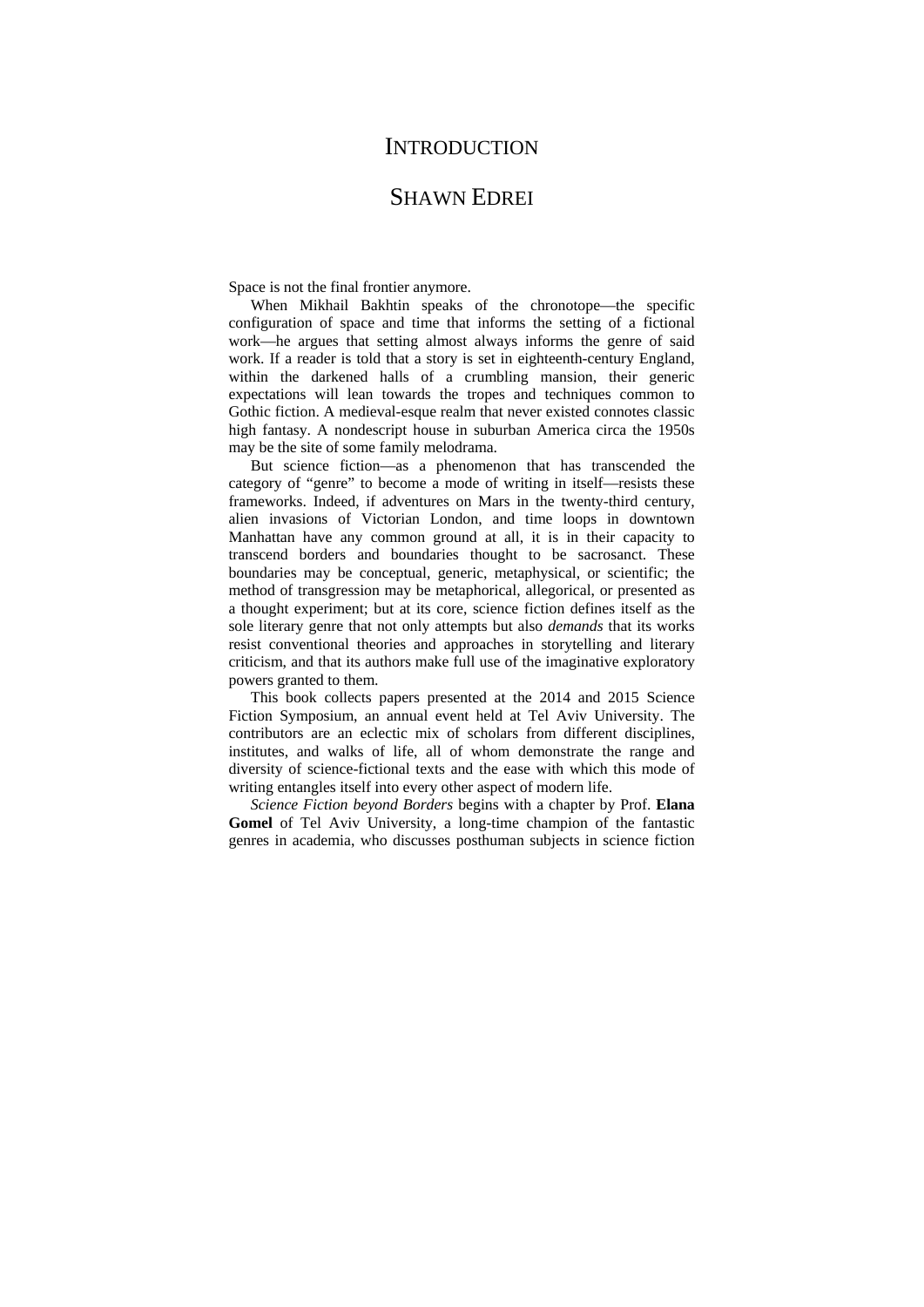who have been marked by extreme corporeal modifications, such as cyborgs, mutants, and human/alien hybrids, and explores how these subjects are represented and what their existence implies for narrative theory.

**Anat Karolin** analyses the works of Ursula K. Le Guin and Greg Egan with regards to their unique attempts to imagine new configurations of sexuality and gender. Focusing on Le Guin's *The Left Hand of Darkness*  and Egan's *Distress*, Karolin breaks down the subverted gender norms each author integrates into their worlds and the ways in which the texts both resist and are subject to conventional dichotomies of thought with regards to binary sex.

China Miéville's *Embassytown* serves as the foundation for a discussion on ethics in science fiction, as **Naomi Michalowicz** provides an extensive view of Miéville's text as an adaptation of the Original Sin narrative, arguing that while the novel subverts the traditional moral implications of the biblical Fall, it also attempts to substitute an alternative system of ethics that prioritises preservation of life and survival writ large in place of explicitly moral frames of reference.

The focus then turns to two chapters that offer a closer perspective on a popular contemporary trope—the figure of the monster and the contextual shift of its presence from horror to science fiction. **Moriel Ram** interprets the zombie's rise in popularity over the past decade as a fictionalised account of the threats and failures of modern science. As a transgressive figure in its own right, the zombie has become an ideal platform to explore intersections of race, class, gender, age, and disability in the modern world.

**Razi Zeidan** continues this thread by examining how concepts of devolution and monstrosity were presented in H.G. Wells' *The Island of Doctor Moreau*, and the strong influence of Darwinian theories on the formative years of science fiction as a literary genre.

The question of what it means to be human (and what happens when scientific breakthroughs explode such categories) also lies at the heart of **Ulrike Goldenblatt**'s chapter, which discusses cloning as a recurring trope in science fiction, and the different ways in which particular works featuring clones have complicated baseline assumptions pertaining to human biology, identity, and perceptions of morality.

A further exploration of transhumanism is provided by **Slava Bart** as he traces the connections between the movement and performance art, futurism, decadence, Russian cosmism, and pagan religious practices. Bart argues that the erasure of boundaries between mind, body, nature, art, and technology predates science fiction itself, and has come to reverberate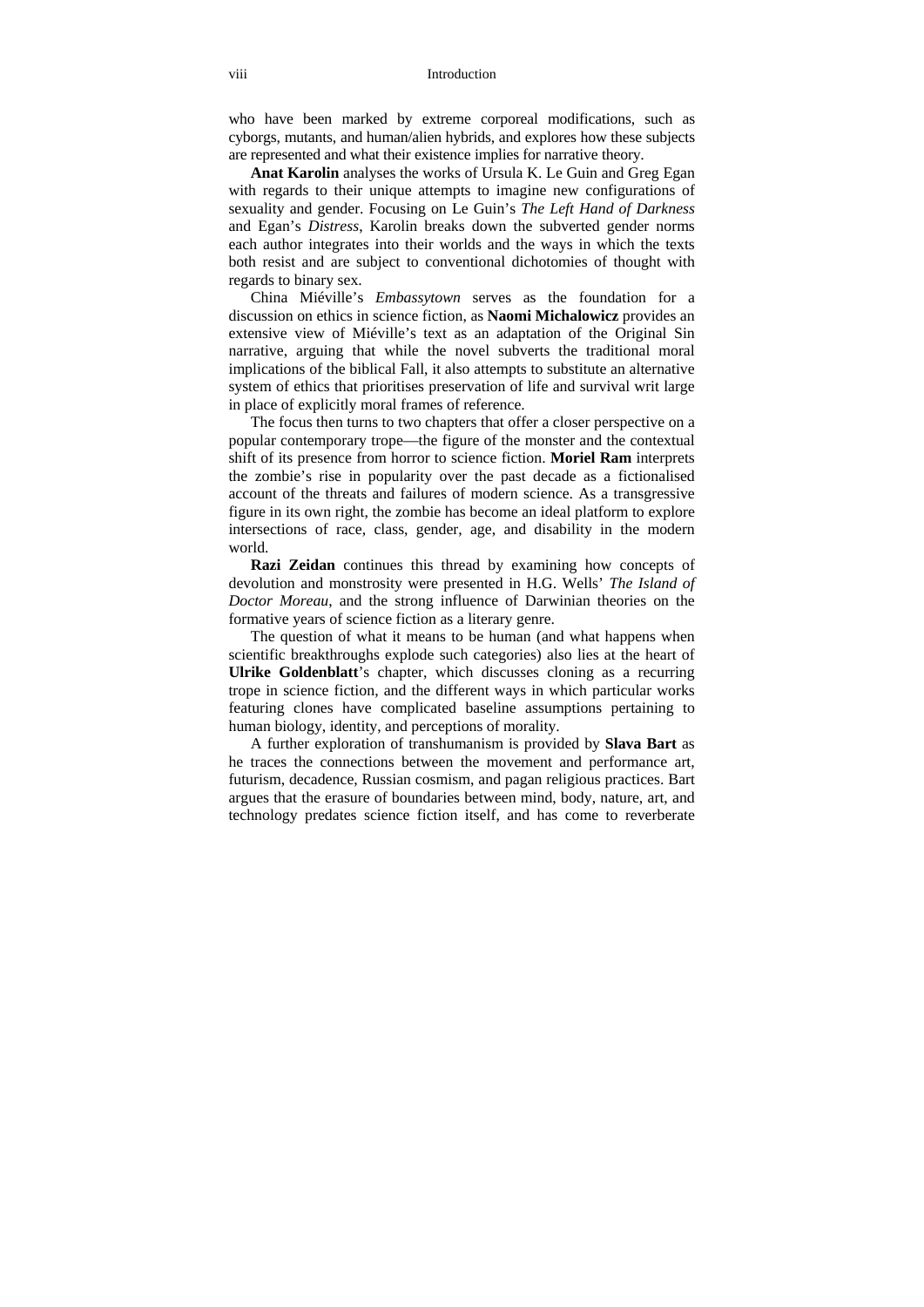most powerfully in contemporary representations of self-destructive transhumanism.

Two perspectives on the fantastic in the Israeli literary landscape follow. **Avital Pilpel** investigates the seeming lack of utopian imagination in Hebrew science fiction, tracing the genre's initial manifestation in 1950's and 1960's pulp magazines through to its eventual diminished presence in favour of fantasy and dystopian writing.

Co-editor **Danielle Gurevitch** offers an alternative explanation for the absence of angelic figures appearing in the Israeli streets, examining depictions of the daily reality in Israeli fantastic literature and the way in which conventional generic strategies have been adapted to suit different cultural values, producing strong dystopian texts since the 1980s.

We conclude with two chapters that examine the transgressive properties of science fiction from a different angle—as a transmedia phenomenon that dominates every narrative platform, from novels to film, to television and video games. **Asaph Wagner** explores genre hybridity in role-playing games such as *Dark Heresy* and *Shadowrun*, detailing how these draw on symbols and tropes of both science fiction and fantasy in order to create amalgamated fictional worlds. Wagner argues that these hybrid settings, informed by the specific juxtaposition of particular fantastic tropes, lead to a singularly unique type of role-playing experience.

Finally, **Hila Peleg** discusses the works of John Scalzi and the use of the "Rip-Off" technique as a form of intertextuality that crosses media in order to create a network of allusions and references for the purpose of manipulating those same generic expectations.

The quality and variety of these chapters demonstrate the ease with which science fiction is able to penetrate disparate aspects of contemporary life, informing literary trends, applications of technology, lines of philosophical thought, and much more. Whatever frontiers remain undiscovered that the human imagination can conceive of, we can be certain that science fiction will get there first, revealing the many possibilities that lie ahead.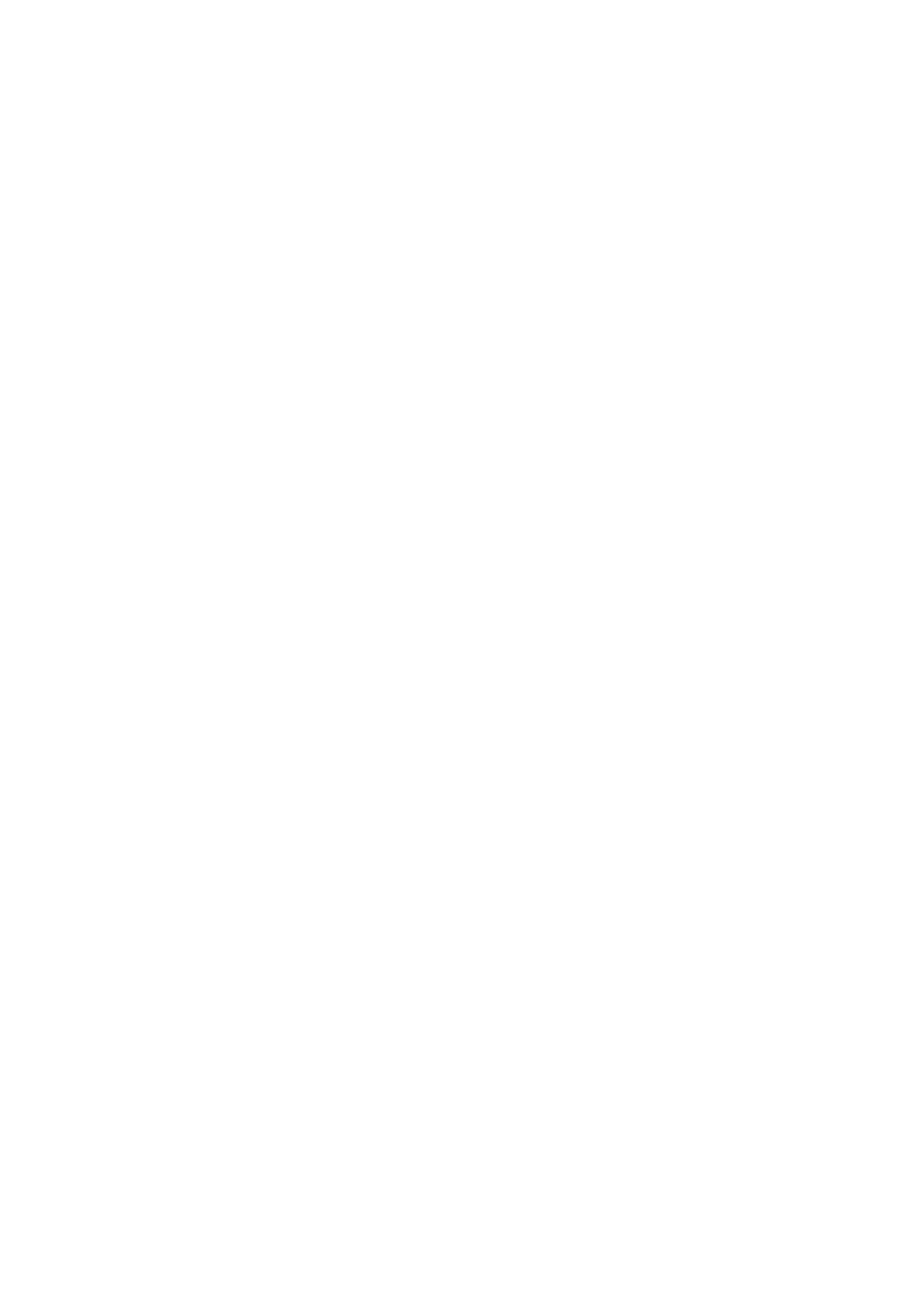## CHAPTER ONE

## CHARACTER DEGREE ZERO: SPACE AND THE POSTHUMAN SUBJECT

## ELANA GOMEL

#### **Bodies or Minds?**

Posthumanism has become central to the philosophical and ethical debates in the humanities. It is, however, mostly seen as a subject rather than an approach. In other words, studies of posthumanism are apt to focus on issues (animal rights, post-liberal ethics) or icons (the cyborg, the alien, the hybrid). But posthumanism is seldom regarded as a theoretical framework that can inform traditional fields, such as narrative theory. Exceptions, such as Bruce Clarke's *Posthuman Metamorphosis: Narrative and System* (2008), focus on the philosophical underpinnings of both narratology and posthumanism rather than on specific ways in which posthuman subjectivities are represented/generated in narrative texts. And conversely, narratology is perceived as too "technical" or "narrow" to have much to say on such issues as the nature of the posthuman subjectivity or the ethics beyond humanism.

In this essay I want to take a step toward posthumanist narratology. Specifically, I want to consider posthuman characterisation. Defined as the "invest[ment] with specific qualities" of a narrative actant, characterisation has often been seen as a minor aspect of narrative theory, especially in relation to the construction of fictional worlds or issues of mimesis (Rimmon-Kenan 1983, 34). I will argue, however, that characterisation in science fiction (SF) can have important implications for the philosophical and ideological problematic of posthumanism. The most important question raised by posthumanism is the nature of subjectivity beyond the human. The representation of non- or post-human characters in SF can help to answer this question.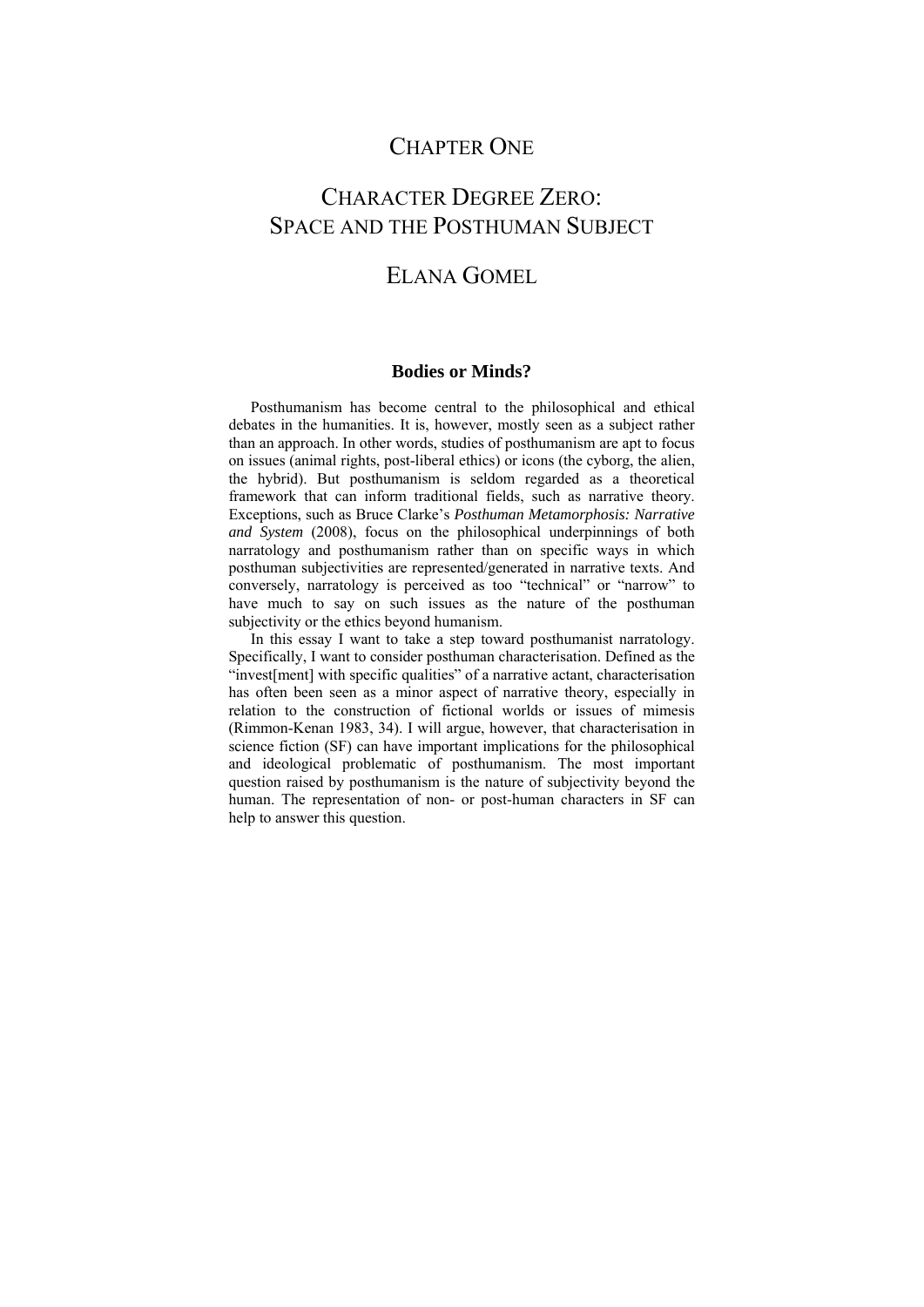#### 2 Chapter One

Posthuman subjects in SF are often marked by extreme corporeal modifications, hence the genre's narrative zoo of cyborgs, mutants, and human-alien hybrids. Criticism follows suit: the posthuman subject is equated with the posthuman body. The title of Sherryl Vint's 2007 book *Bodies of Tomorrow: Technology, Subjectivity, Science Fiction*, is characteristic of the trend. Vint's book seamlessly moves from the malleability of the body to the transformation of the mind: "It is important to examine the consequences of this [posthuman] concept of self, for we are living in a time when technology is able to radically alter the body …" (Vint 2007, 7).

There are two reasons for the focus on the body: one technical, and one philosophical. Technically speaking, visible difference makes characterisation easy. Posthuman bodies can be literally put on display. The long literary tradition of monsters offers a ready-made vocabulary for posthumanism in SF. Just add scales, tentacles, implants, or any other visual detail that can signify a departure from the human norm, and the conundrum of representation is easily solved. This results in what might be called "iconic" characterisation, in which the difference of a posthuman subject is reduced to his/her/its appearance.

The philosophical reason for emphasising corporeality stems from the posthumanist rebellion against the Cartesian duality of body and mind. Much of the theoretical energy of posthumanism has been expended in battling Cartesian dualism, seen as philosophically and ideologically pernicious. Hayles' classic *How We Became Posthuman* (1999) critiques the neglect of the body in cyber-culture and calls for a more "corporeal" and bio-centric approach to subjectivity. In his gloss on Hayles, Anthony Miccoli is even more categorical in his insistence upon the primacy of the body in subjectivity: "it is the visceral human that the posthuman has yet to address" (Miccoli 2010, 8).

But iconic posthumanism is insufficient on both counts. In terms of narrative representation, simply assuming that corporeal changes signal a radically transformed mind is bound to fail. Psychological realism has created a sophisticated set of narrative tools for representing the inner world of the liberal-humanist subject: first-person narration, focalisation, free indirect discourse, plot coherence, and others. Re-purposing these tools results in aliens and cyborgs who behave like your next-door neighbours (see Gomel 2014). Instead of true posthumans, we encounter humans in drag.

In terms of the critique of dualism, calls for "embodied" posthumanism often miss the mark. No matter how many philosophical slings and arrows have been aimed at Descartes, the simple truth is that self-conscious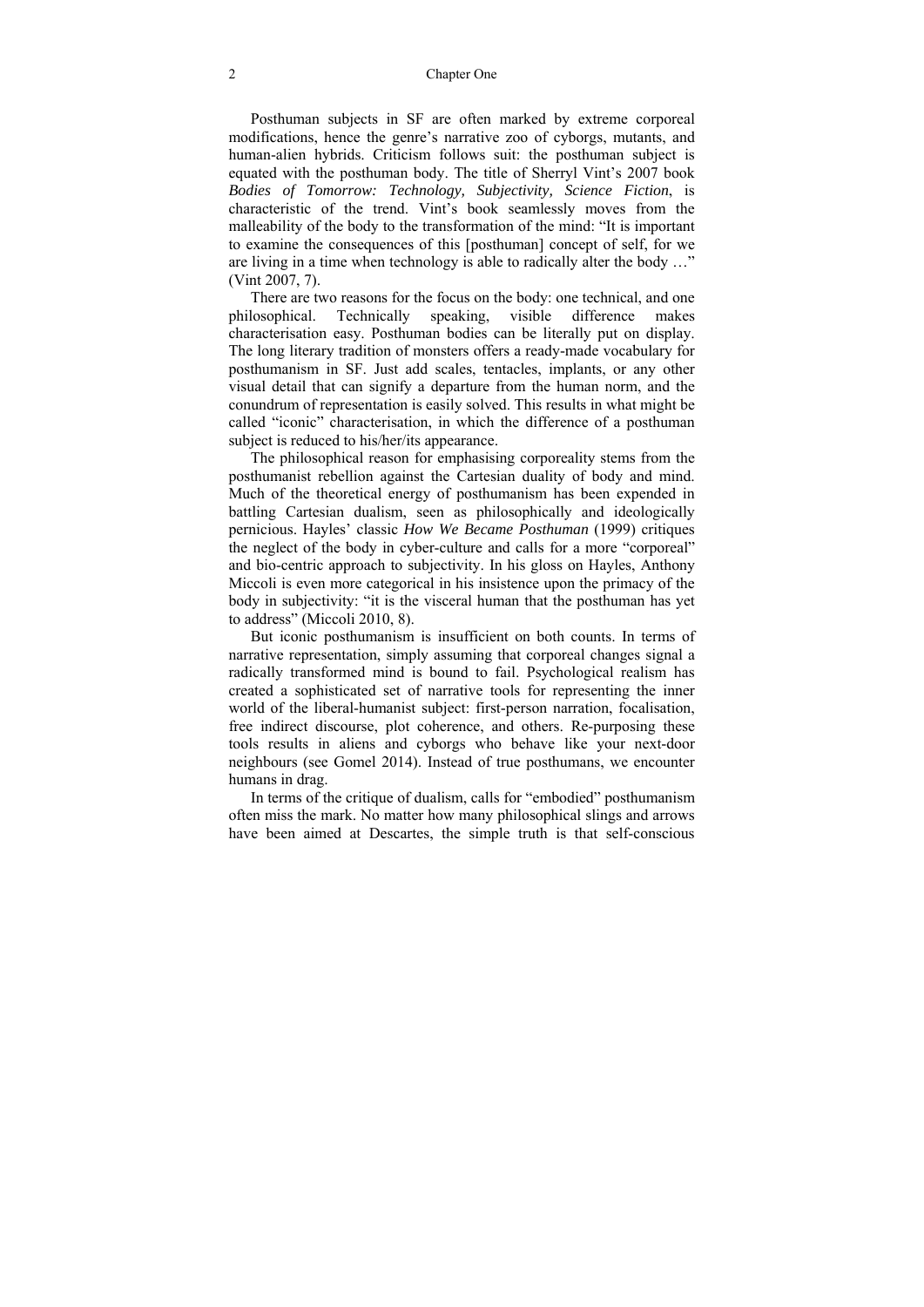subjects (whether humans or not) still experience themselves as "ghosts in the shell," to adopt the title of the celebrated anime. In fact, cognitive science shows that self-awareness arises out of the detachment of the imaginary self from the visceral experience of the body, the detachment that finds an expression in "mirror self-recognition" (Keenan et al. 2003, 60).

The disjunction between body and mind is a necessary condition of fictional characters in literature. Such characters by definition only exist as "ghosts" within make-believe fictional worlds. Narrative characterisation enables the reader's (re)construction of a disembodied subjectivity. But characterisation operates differently in verbal and visual texts. In the latter, the body of a character is always directly represented, whether as that of an actor or of a computer simulation. In the former, a character's corporeality may only be partially described or not described at all. As a result, visual narratives, such as movies, graphic novels, or video games, tend to be more invested in iconic characterisation. But their vocabulary of monstrosity pulls them toward the simplistic moral stereotypes of humanism (good/evil; beautiful/ugly). Verbal narratives, on the other hand, are forced to deploy more sophisticated means of characterisation in representing their posthuman subjects. Paradoxically, while many posthumanist studies of fiction centre on the visual media, I would argue that it is precisely "old-fashioned" verbal narratives that are capable of developing new techniques for representing characters beyond human. I will consider several literary SF texts to describe one such technique: the conflation of character and space, which, for reasons that will become clear later, I will call "character degree zero."

#### **Topologies of the Psyche**

The humanist subject is defined by agency, free will, psychological depth, emotional affect, and desire for social integration. SF calls each of these qualities into question. The genre has created subjects who have no agency or self-consciousness (Peter Watts' *Blindsight*, 2006), no possibility of free choice (Harey in Lem's *Solaris*, 1961), no emotional or sexual affect (Greg Egan's *Distress*, 1995), and no way of integrating into society (Philip K. Dick's *Do Androids Dream of Electric Sheep?*, 1968). Some of these subjects are aliens (*Blindsight*); some appear to be human but in fact are not (*Solaris* and *Do Androids Dream of Electric Sheep?*); some are genetically or neurologically modified human beings (*Distress*). But, as narrative characters, they all share one significant feature: they are flat.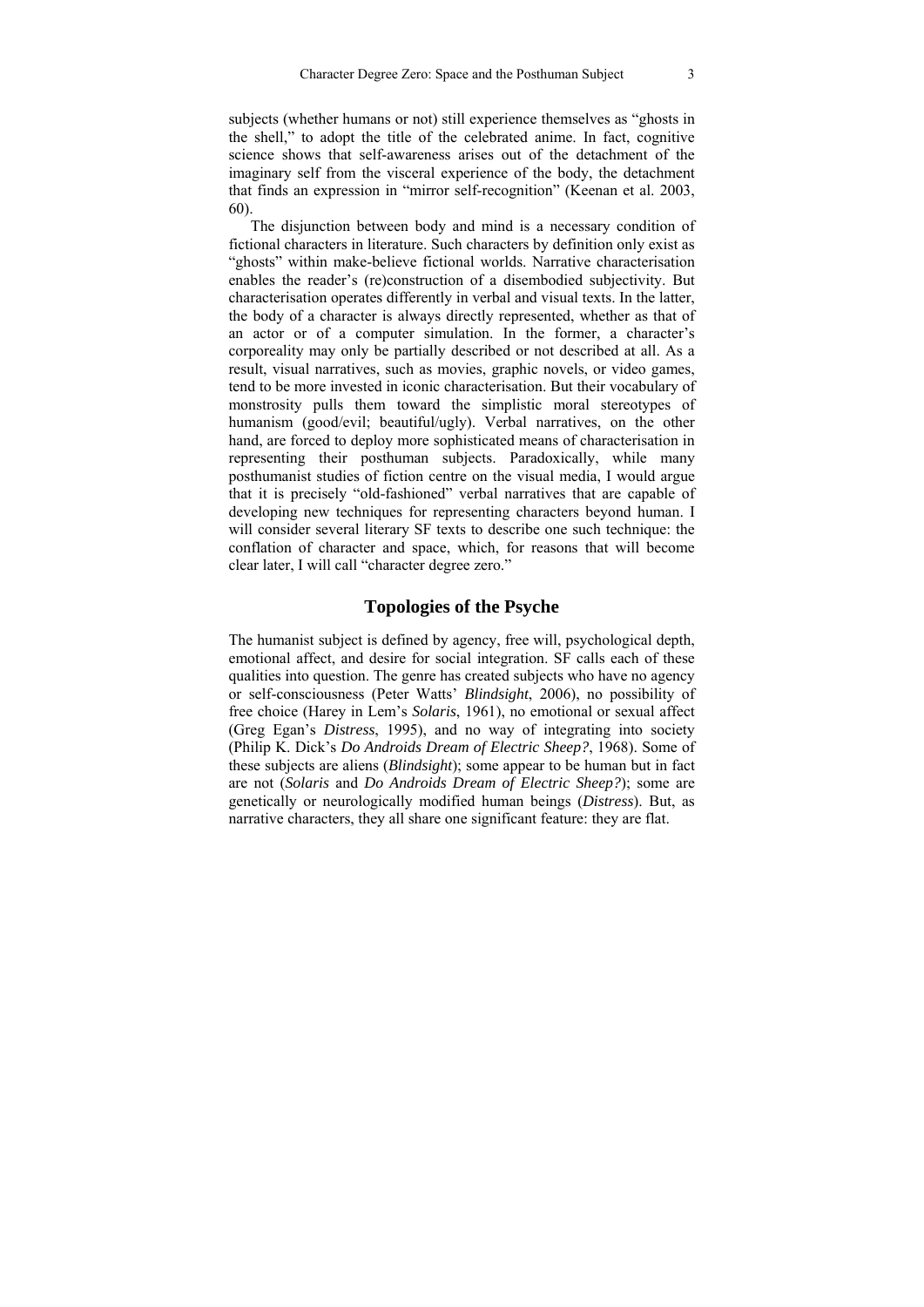The distinction between flat and round characters is one of the most basic in narratology. It goes back to E. M. Forster's *Aspects of the Novel* (1927). A flat character is one that can be summed up in a single descriptive phrase. A round character is psychologically complex, dynamic, and changing. A flat character has one or a few traits or dimensions; a round character has many. SF, along with other "popular" genres, was traditionally denigrated for its extensive use of flat characters. As James Gunn acknowledges, "the characters in science fiction seldom are fully realized people; often they turn out to be stand-ins for an attitude, a creed, a way of life, a society, or even the human race" (Gunn 2000, 101). Gunn proceeds to defend SF by arguing that it is a literature of ideas rather than characters; other critics shift the line of defence by pointing out that *some* SF characters are indeed rounded and complex. But few have tried to reassess the concept of the flat character itself, or to claim that it may express something more than the genre's deficiency or the author's lack of skill.

I will argue that the round character is a hallmark of psychological realism that has given us the fullest expression of the humanist ethos, the flat character is a harbinger of posthumanism. If a round character is a literary representation of the humanist subject, a flat character is posthuman.

This seems like a counter-intuitive statement for two reasons. First, flat characters had been a staple of literature long before anybody had heard of posthumanism. From allegorical figures such as Everyman to Dickens' comic obsessives, flat characters abound in the literary traditions in both the East and the West. Second, insofar as posthumanist characterisation has been a subject of critical discussion, it is assumed to reside in the complex avant-garde strategies of such writers as Thomas Pynchon, Kathy Acker, and Joseph McElroy, who deliberately undermine the realistic conventions of psychological representation. Avant-garde literature is highly conscious of its own status, emphasising what Mark Currie calls, "the conquest of cultural schizophrenia over narrative identity" (Currie 1998, 113). In other words, it is metafictional, subversive, and focuses on style rather than plot. Avant-garde postmodernism often dispenses with character altogether, deliberately generating what Currie describes as "narrative shipwreck" (Ibid., 121).

But the critical focus on the avant-garde has often prevented narrative theory from considering more subtle instances of posthumanist characterisation, especially in such "popular" genres as SF and horror (despite the fact that the very distinction between "popular" and "elite" literature was rendered obsolete long ago). I will argue that flat characters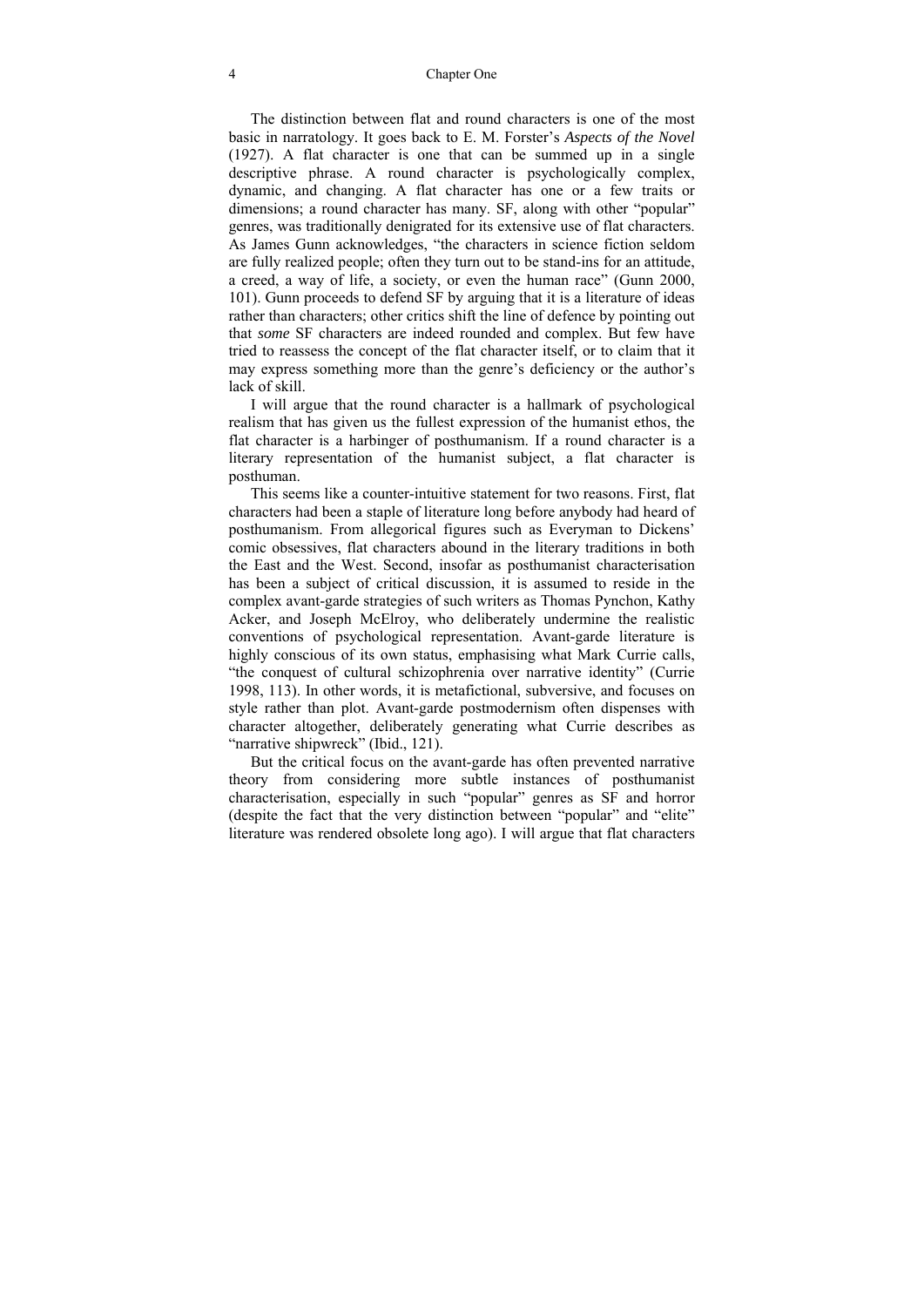#### **Inside Out**

present. Rather, they embody the conflation between subject and space.

The relationship between space and character has been a favourite of the many studies that have contested the traditional view of subjectivity as primarily temporal, composed of internal and external storytelling. According to this view, the self, "must be understood as processed, socially embedded, and readable through the self-stories in which it discursively manifests itself" (Kraus 2006, 106). On the other hand, Fredric Jameson famously defined the postmodern self as, "dominated by categories of space rather than categories of time" (1991, 16). With the rise of posthumanism, the idea that posthuman subjectivity is linked to space rather than time has become firmly entrenched. In "Narratology beyond the Human," David Herman specifically connects spatiality with escape from the psychological and ethical constraints of the humanist self. He analyses a story by Lauren Groff whose nameless female protagonist becomes homeless and lost in the wilderness populated by animals and outcasts. Herman's point is that while traditional narrative privileges the temporal progression (overcoming obstacles, achieving goals), the posthumanism focuses on the setting. The woman's aimless wanderings through strange places can be read as, "her growing recognition of her place within a more-than-human world" (Herman 2014, 136).

But of course, such wanderings are the *sine qua non* of both SF and fantasy: the "spatial" genres in which the elaboration of the fictional world becomes the artistic dominant of the text. Most SF and fantasy plots are derivative or recycled: it is the setting, be it Mordor, Solaris, the Matrix, or a "Galaxy far away," that becomes the locus of both the author's creativity and the reader's interest. The implications of this spatiality for the genre's representation of subjectivity are more profound than might appear at first sight. The emergence of the psychologically complex, round character in realism was inextricably linked to the Newtonian paradigm of space and time, as Ian Watt showed in his classic study *The Rise of the Novel* (Watt 2001, 24). The Newtonian space is passive, uniform, and isotropic, a mere background to the character's actions. The round character exists in a flat space. It might be argued that the complex topology of the pre-modern religious and mythological spacetime was introjected into the psychic structure of the humanist subject, whose Freudian complexity made up for the flatness of its physical background. But, with the rise of postmodernism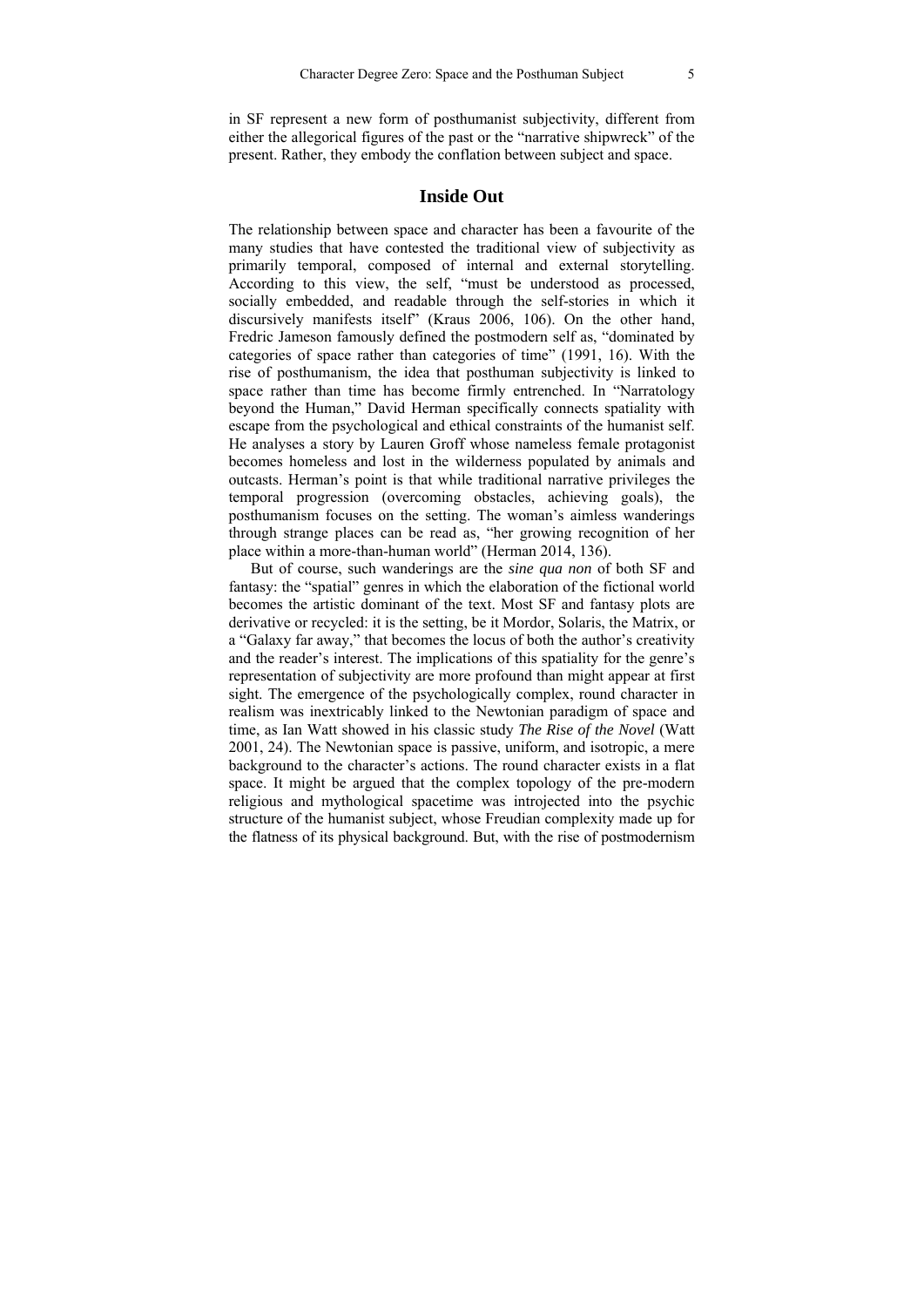and posthumanism, the relationship between space and subject has shifted once again. Now we are back to confronting a flat character in a round world.

In SF, space ceases to be the passive medium for the protagonist's actions in time. Instead, the subject is embedded in, and integrated with, the setting. SF characters are flat because their inner space is outside them. They have no interiority of their own but inhabit a landscape that is complex, active, and psychologically charged. The process that generates such subjects might be called *character eversion* (in the dictionary meaning of eversion as the state of being turned inside out). As opposed to *pathetic fallacy*, in which the landscape echoes the character's inner state, in the eversion of subjectivity the character's inner state becomes an echo of the landscape. Space and subject exchange places.

The flat characters of pre-modern allegories are not generated by eversion; rather, they represent distinct aspects of the psyche or embody abstract concepts. The flat posthuman characters of SF, on the other hand, have little or no allegorical resonance. Their primary relation is with topology rather than deontology. They are the opposite of the realistic character whose complex psychological life is embedded in—indeed depends upon—the inert Newtonian space. The flat posthuman characters, on the other hand, have no interiority of their own but inhabit a space that is topologically complex, active, and psychologically charged, verging on autonomous agency.

#### **Living in the Metaverse**

There are several ways in which character eversion may function in SF. One prominent strategy is represented by cyberpunk, which is a sub-genre of SF, "built around the work of William Gibson and other writers, who have constructed visions of the future worlds of cyberspaces" (Featherstone 1996, 3). Cyberpunk is a movement within the larger generic field of SF associated with such names as William Gibson, Bruce Sterling, Lewis Shiner, Neal Stephenson, Pat Cadigan, and Rudy Rucker. It is characterised by infatuation with early computer technology, a hip sensibility, a dystopian vision of the near future, and a jazzy style. None of these elements is unique, but together they seduced a number of critics into believing that literature was finally entering the information age. George Slusser breathlessly praised the genre's ambitions:

In the cyberpunk world, to write SF is to make physical, even visceral contact with the mechanical and biological extensions of our personal infosphere (cyborgs, grafts, prostheses, clones) and beyond that, with the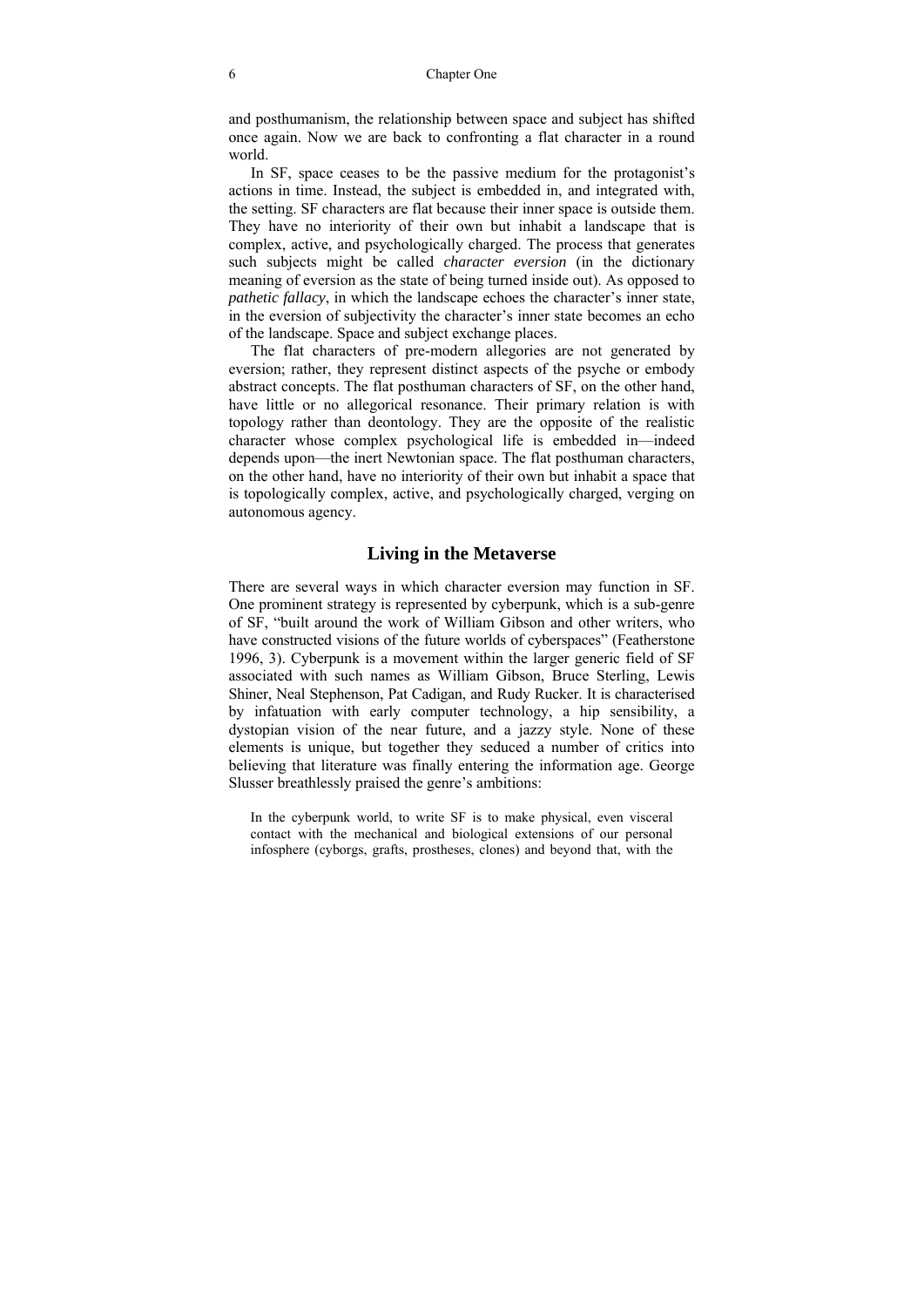image surrogate themselves (simulations, "constructs," holograms) that now crowd and share our traditional fictional living space. (Slusser 1991, 2)

Cyberpunk has by now merged with general SF (or with reality), but in the 1980s and 90s, Gibson's, Stephenson's, and others' representations of subjectivity were indeed highly innovative, though not necessarily in the way this is often understood. Slusser's emphasis on "extensions" of subjectivity disregards the fact that there is no core subject at the centre. Cyberspace is not merely a new playing field for the postmodern subject, no matter how "decentered." Cyberspace is all there is.

In the foundational cyberpunk novel *Neuromancer* (1984) by William Gibson, Case the cyber-cowboy not merely *uses* computers, as his predecessors in the SF novels of Isaac Asimov and Robert Heinlein had already done. He *lives* inside a computer-simulated reality that is more important to him than the physical world inhabited by his body, which he contemptuously calls "meat." Cyberspace is not an extension of his personality; rather, his personality is modelled by the topology of cyberspace. Everything that Case experiences—his hopes, his losses, his moments of sublimity—is externalised into events or domains (the two are often interchangeable) in cyberspace. When Case is cut off from cyberspace, he becomes "meat": a mere inert physical substance. The Cartesian duality is preserved but in a particularly interesting way: the mind exists outside the body as a collective rather than individual entity, since cyberspace is a "consensual hallucination" shared by billions of plugged-in users.

Another cyberpunk novel, *Snow Crash* (1992) by Neal Stephenson, goes even further in externalising the mind. The protagonist (named, in a tongue-in-cheek fashion, Hiro Protagonist) operates in the virtual Metaverse, which contains simulacra of physical locales, such as Hong Kong, Shanghai, and Paris, all strung together in cyberspace without any regard for distances or boundaries. Protagonist's actions are mapped onto the impossible space of the Metaverse in such a way that his actions and decisions become mere extensions of its vertiginous topology. Indeed, cyberspace contains the very text that describes it, since the premise of the novel is that language itself is a computer virus that infects the "real" world.

The way in which a character's search for identity becomes embedded in the configurations of the setting is illustrated in the late cyberpunk novel *Solitaire* by Kelley Eskridge (2002), in which the heroine is locked up in a virtual cell for a crime she has not committed. The three spaces of the novel—the virtual, the physical, and the psychological—are all mirrorreflections of each other, avatars of the city of Hong Kong. To achieve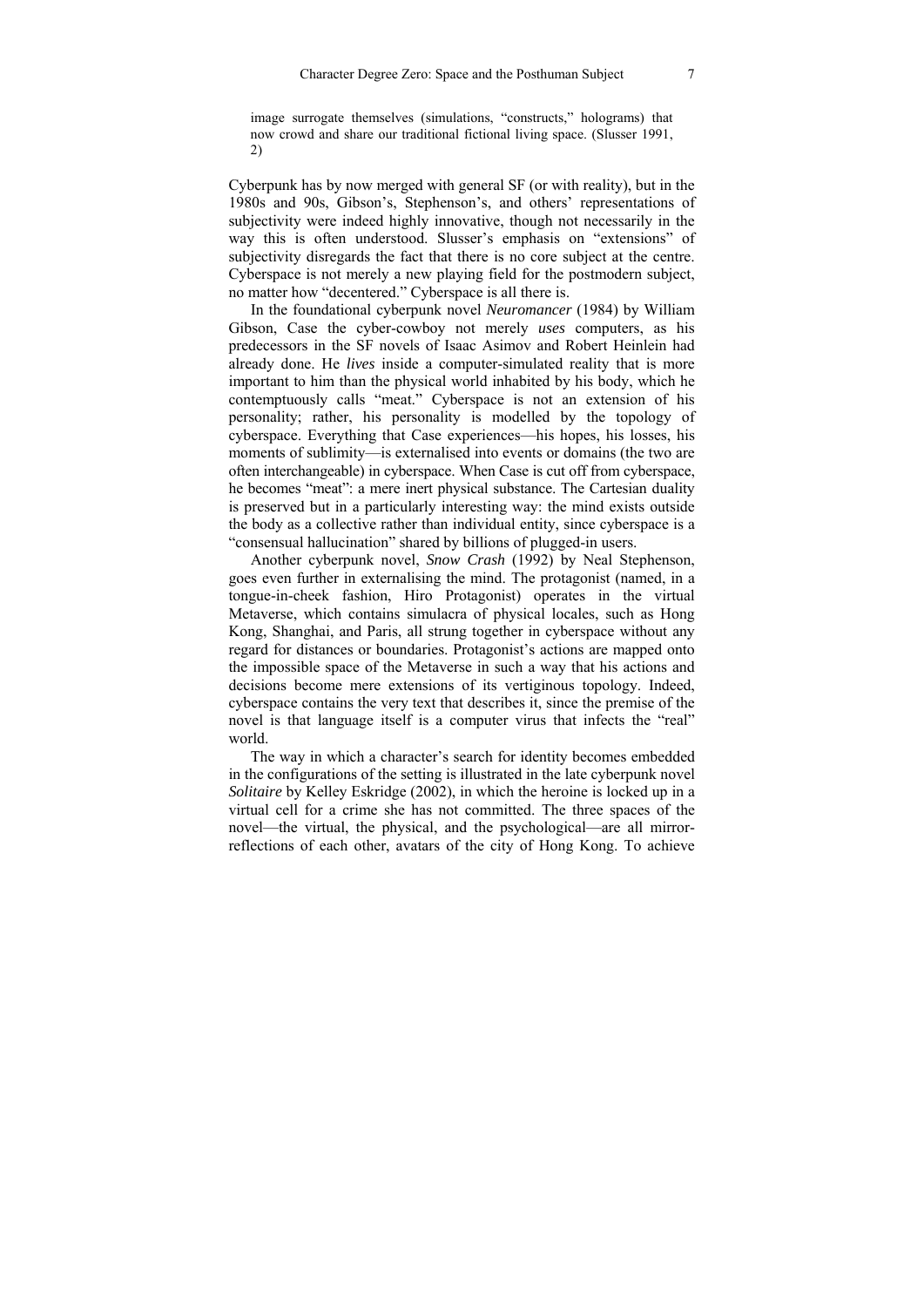redemption, Jackal has to integrate all three. Her liberation from her virtual jail becomes simultaneously a return to the city and a return to sanity.

However, despite the importance of space in cyberpunk, many (though not all) cyberpunk texts appropriate traditional means of realistic characterisation, specifically "deep" psychological penetration into the character's mind achieved by focalisation or first-person narration. This is particularly evident in *Neuromancer*, where Case is modelled after the brooding protagonists of the noir detective novels by Dashiell Hammett and Raymond Chandler. The result is not particularly happy, as the convoluted heist plot and Case's ruminations often interfere with the novel's depiction of cyberspace. At the end, there is an unbridgeable gap between the virtual domain ruled over by a newly-emerged godlike AI and the physical "meat-space," inhabited by the novel's human characters. This gap is less obvious in Stephenson's and Eskridge's novels due to their strong metafictional elements, but ultimately the failure of cyberpunk to develop into a new genre independent of SF is due to its traditional concept of character as much as its inbuilt technological obsolescence. If the promise of cyberpunk is that, "virtual technology is welcomed as the nemesis of the transcendental ego and its imagination," it is a promise that remains unfulfilled (Robins 1996, 140).

#### **On the Beach**

A better example of character eversion is provided by those SF texts that are thematically concerned with the interaction between subject and space. Many such texts are also posthumanist in their approach to subjectivity, representing a transformation of a human character into a posthuman entity under the influence of an alien setting. What Herman sees as the implicit message of Groff's novella—the protagonist's "recognition of her place within a more-than-human world"—becomes an explicit theme in such SF works as Kim Stanley Robinson's "A Short, Sharp Shock" (1990) and Jeff Vandermeer's *Southern Reach* trilogy (2014).

Robinson's novella follows the amnesiac protagonist who wakes up in an otherworldly ocean alongside a woman known only as "the swimmer." Together, they hike the only land on this ocean world—an endless girding spine, a peninsula without a mainland. The identity of the protagonist (who calls himself Thel) is unknown. He never recovers his memory nor are we told whether his exile on the spine is an accident, a punishment, or perhaps a reward. Lost in a flow of strange encounters and striking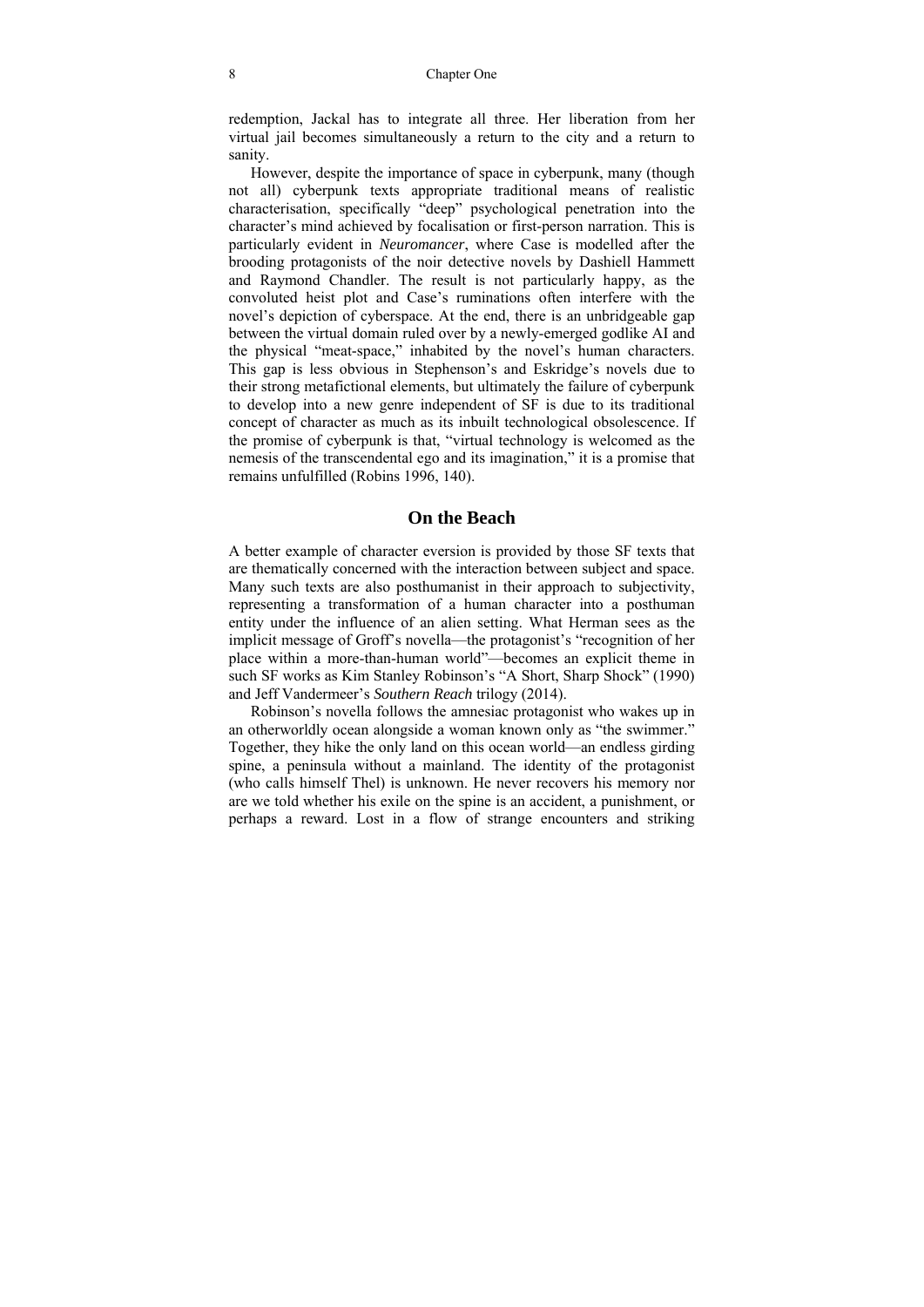impressions, Thel becomes merely a roving eye, a moving point of view through which the reader is experiencing the landscape.

The spine is vividly evoked in poetic and yet precise descriptions. It is topologically impossible, "a landscape in reverse," the "earth river" (Robinson 1996, 24). It is also double, harbouring its own reflection, which Thel periodically accesses by diving through a magic mirror. There is no explanation for any of the events surrounding the mirror, or for the peculiar creatures inhabiting the spine—fractal-faced women, tree people, and humanoid molluscs—who behave toward Thel and the swimmer with the capriciousness of a fever dream, intermittently helping and harming them. The novella deliberately undermines our expectations of causality, narrative coherence, or explanatory closure. The spine becomes the plot: Thel and the swimmer are literally driven on by the topography of the land. They have no desires and no goals independent of the place that contains them. The narrow strip of rock and sand, with its mesmerising beauty and elusive mystery, is the true protagonist of the novella, while Thel's transparent consciousness is the narrative space it inhabits.

The inversion of space and character is emphasised at the very beginning of the novella, in which the drowning man is brought into consciousness by "a shattered image of a crescent moon," at which "a whole cosmology bloomed in him" (Robinson 1996, 2). The is given reality by his impossible world, cosmology filling the void of his hollowed self.

 Jeff Vandermeer's *Southern Reach* trilogy, consisting of three books, *Annihilation*, *Authority*, and *Acceptance*, has a plot similar to Strugatskys' *Roadside Picnic* (1972). A mysterious alien incursion has created a topologically distorted space—Area X—located somewhere in the south of the US. The area is only accessible through a single portal, but those who venture inside either do not come back, or come back psychologically and physically changed, mutated in unpredictable and often horrifying ways. The organisation known as the Southern Reach Authority sends successive expeditions to Area X, but the information they collect does not elucidate either the nature of the incursion or the ways of combatting it. Instead, the Authority becomes a bureaucratic labyrinth, infected by the same strangeness as the area itself.

*Annihilation* is narrated in the first person by a member of one of the expeditions, a nameless female biologist. *Authority* is exclusively focalised through a male agent named John who interrogates the biologist (or rather, her copy) when she comes out of Area X and eventually follows her back there. The third book is intermittently focalised through this copy and the lighthouse keeper who becomes the beachhead for the alien incursion. It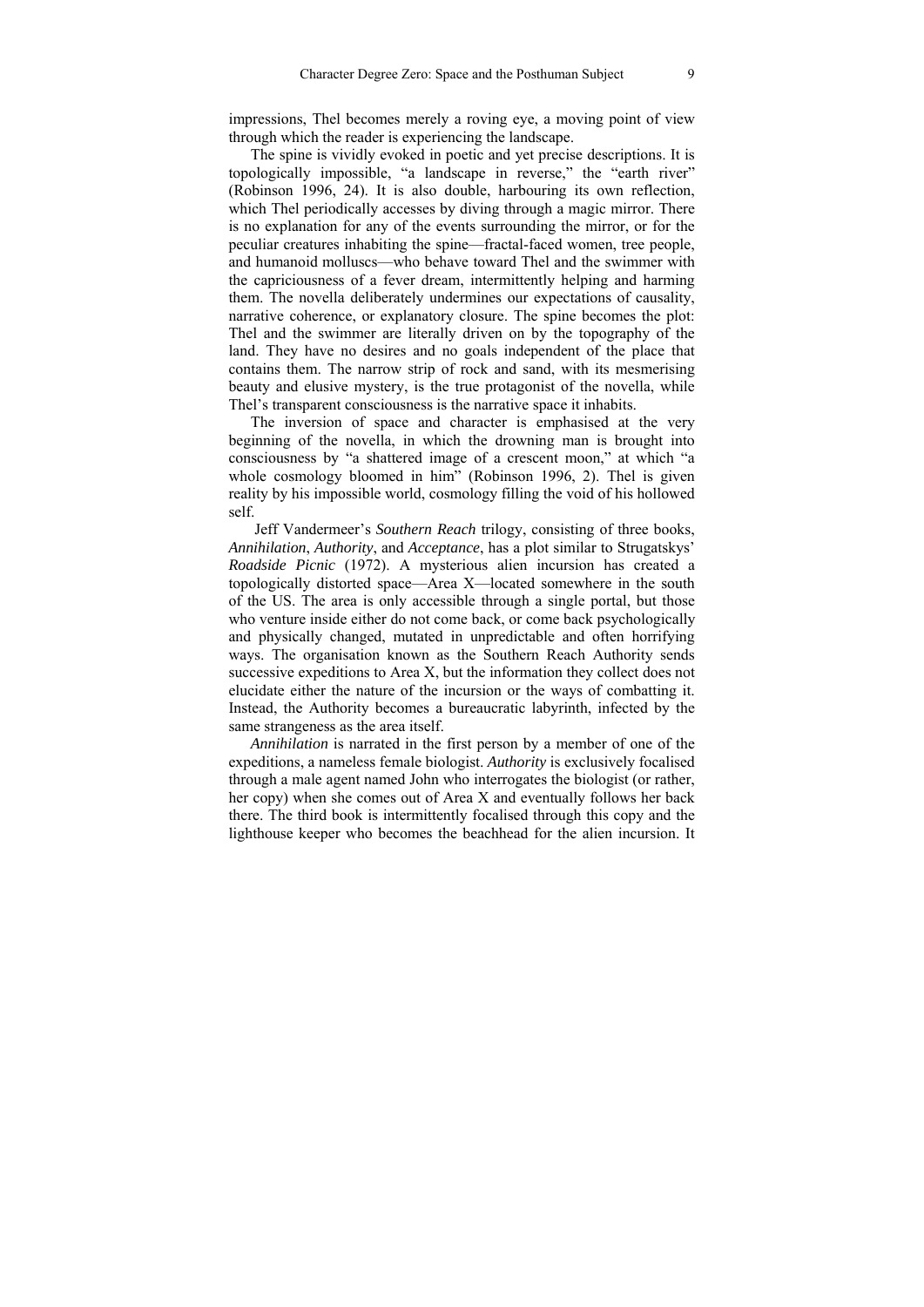also contains chapters narrated in the second person and addressed to the director of the Authority who dies in Area X.

The most striking feature of the biologist's narrative voice in the first book is its flatness. Even when referring to her own emotional reactions, she sounds remote, an observer rather than a participant. Referring to her life before she was recruited to the expedition, she says, "my existence back in the world had become at least as empty as Area X. With nothing left to anchor me, I *needed* to be here" (Vandermeer 2014). This need is what drives her on, even as the other expedition members perish or disappear. She is following in the footsteps of her husband who had been in another expedition and came back as an empty shell filled with the strangeness of Area X. Her quest is not to find what happened to him but to become like him: a human-shaped alien site. As she says at the beginning of her quest, "Desolation tries to colonize you". The very notion of colonization is inverted: instead of space being taken over by humans, space takes them over.

Like Robinson's novella, Vandermeer's books are filled with elaborate descriptions of a magical terrain, where time is subsumed into space. Area X is pristine wilderness, cleansed of the signs of human habitation, and inhabited by alien entities, such as the monstrous Crawler, composed of human brain cells, who "writes" incomprehensible lines on the walls of its lair in living moss. Language, along with subjectivity, is absorbed into the landscape. As the biologist puts it: "Slowly the history of exploring Area X could be said to be turning into Area X" (Vandermeer 2014). This process of absorption continues in *Authority*, where Area X literally takes over the human institution meant to study and contain it.

Going back to Herman's call for "narratology beyond the human," character eversion is a perfect strategy for representing subjects that straddle the borderline between human and animal. Animals are incapable of temporally-organised narrative. But neurological research suggests that many animals do organise their experience in terms of visual or olfactory "maps" of their environment. Character eversion brings us closer to the animal vision of the world. In Vandermeer's trilogy, the biologist eventually metamorphoses into a many-eyed, multidimensional "leviathan" who passes beyond the limits of human language and human understanding.

The fusion between place and character in SF can also be seen politically, as an expression of the emerging eco-consciousness. Character eversion generates subjects who give up the temporal coherence of the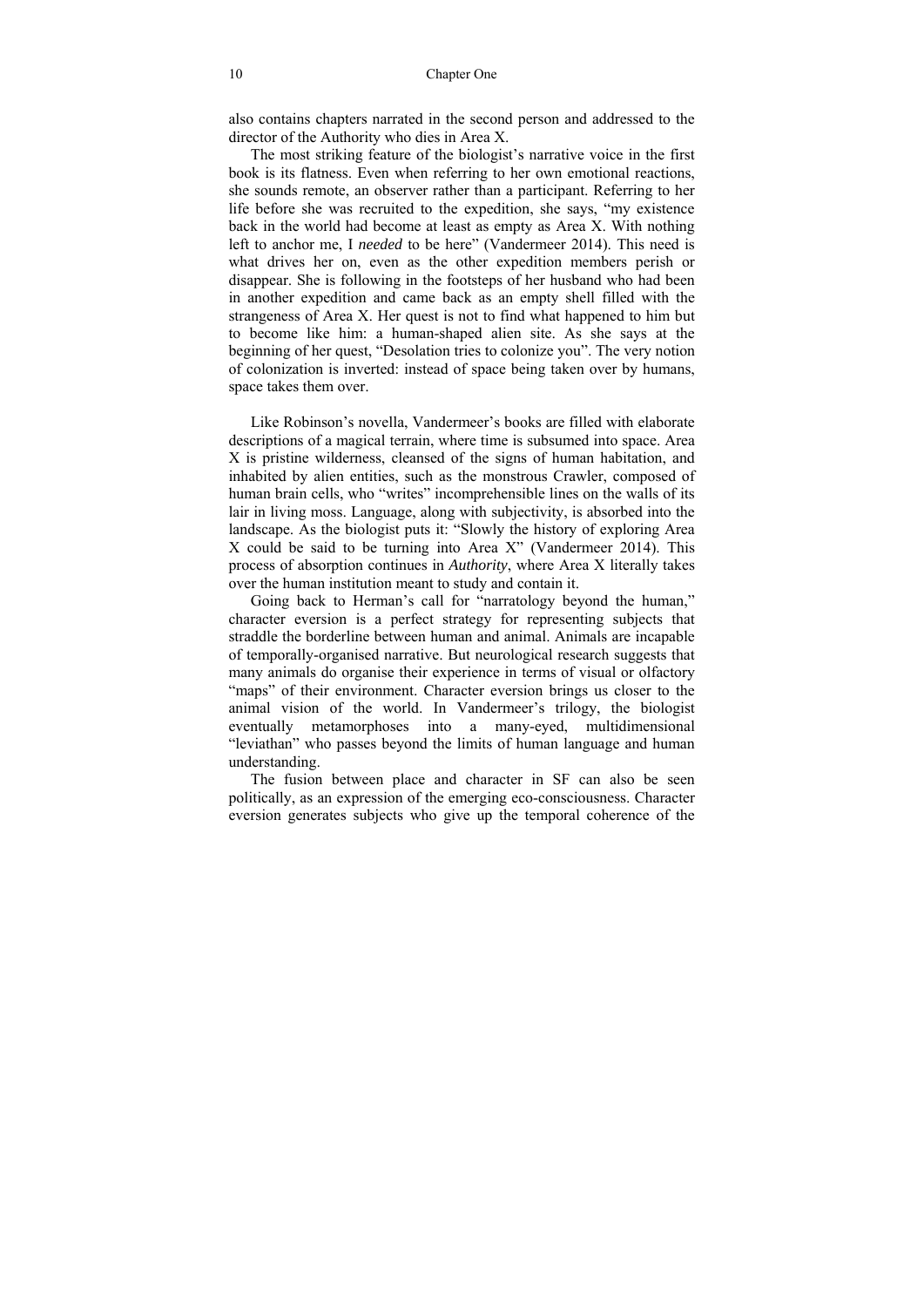liberal-humanist self in favour of a more capacious and inclusive sense of belonging. They lose themselves but gain the world.

#### **The Politics of Characterisation**

Character eversion in SF can be conceptualised using Roland Barthes' notion of "writing degree zero." Defined in his 1967 book of the same title, writing degree zero is a flat, neutral, transparent style whose aim is to expunge the writer's subjectivity, to be "delivered of history," and to "find again the freshness of a pristine state of language" (Barthes 1984, 74). The protagonists/narrators in Robinson's and Vandermeer's books are "characters degree zero," whose lack of agency and affect plunges them into an unmediated unity with the topologically impossible space. The texts enact the "deliverance from history" as a wholly spatial chronotope, devoid of both past and future, in which time becomes a function of geography. Their rich descriptions reach for a "pristine state of language," striving for the effect of visual immediacy rather than verbal coherence.

 In Barthes' view, "writing degree zero" was a political act, meant to cleanse discourse of the accumulated traces of ideological falsehood. Similarly, character degree zero is a political figure. In its radical break with the Newtonian architecture of humanism, it inscribes an attempt to go beyond the anthropocentrism of traditional narrative discourse. This discourse is no longer adequate either narratively or politically. The "everted" characters, fading into the alien landscape, offer a revolutionary, if unsettling, view of the possibilities of interaction between humans and other living creatures: surely an important subject in the Anthropocene age.

#### **References**

- Clarke, Bruce. *Posthuman Metamorphosis: Narrative and Systems*. New York: Fordham University Press, 2008.
- Currie, Mark. *Postmodern Narrative Theory*. London: Macmillan, 1998.
- Barthes, Roland. Writing Degree Zero. Translated by Annette Lavers and Colon Smith. New York: Hill and Wang, 1984 [1953].
- Dick, Philip K. *Do Androids Dream of Electric Sheep?* New York: Ballantine Books, 1982 [1968].
- Egan, Greg. *Distress*. New York: HarperPrism, 1997 [1995].
- Eskridge, Kelley., *Solitaire* (Easthampton, MA: Small Beer Press, 2010 (2002)).
- Forster, E. M. *Aspects of the Novel*. London: E. Arnold, 1953 [1927].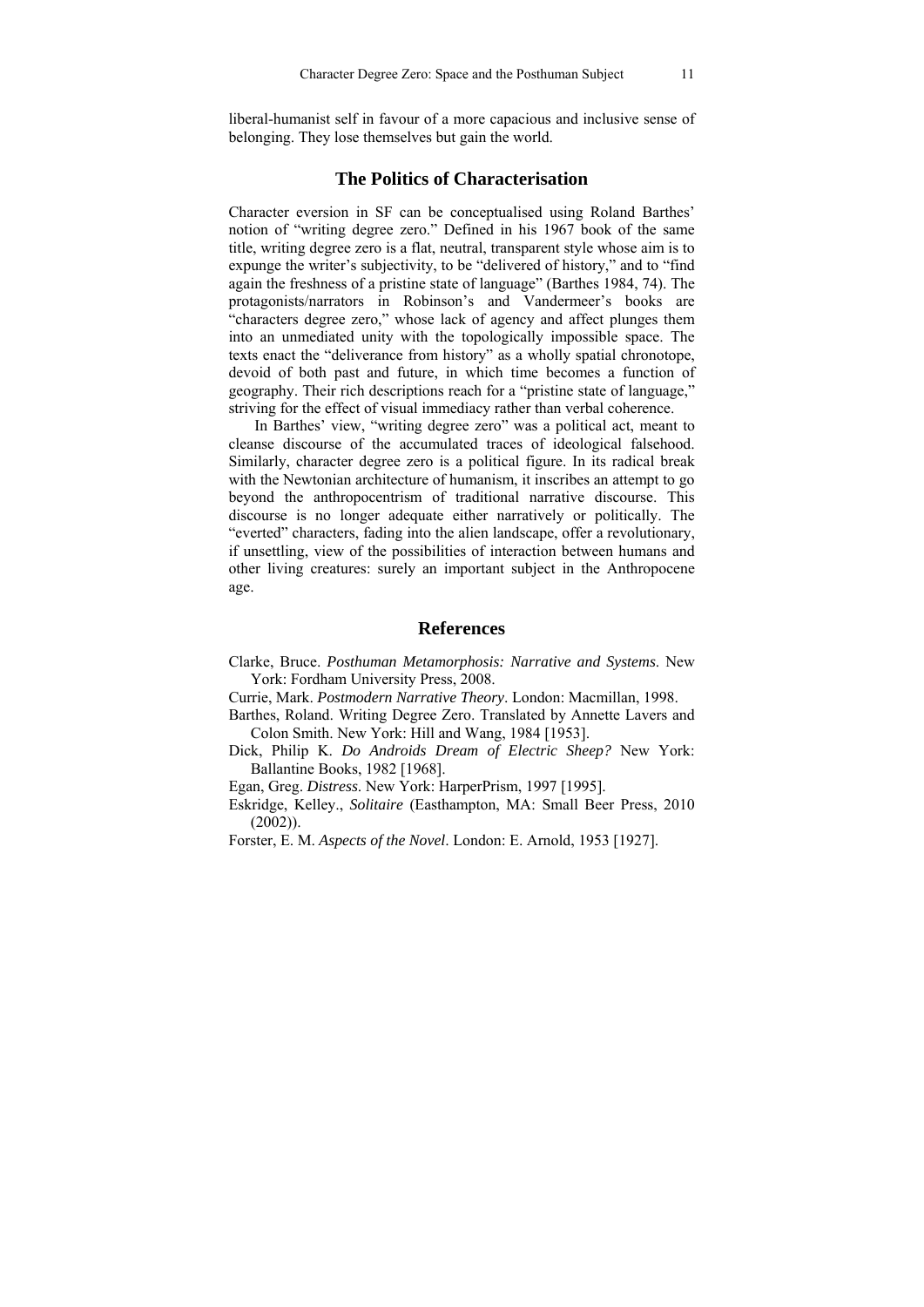- Featherstone, Mike, and Roger Burrows. *Cyberspace/Cyberbodies/ Cyberpunk: Cultures of Technological Embodiment*. London: Sage, 1996.
- Gibson, William. *Neuromancer*. New York: Abe Books, 1984.
- Gomel, Elana. *Science Fiction, Alien Encounters, and the Ethics of Posthumanism*. London: Palgrave Macmillan, 2014.
- Gunn, James. *The Science of Science Fiction Writing*. Lanham, Maryland: The Scarecrow Press, 2000.
- Hayles, N. Katherine. *How We Became Posthuman: Virtual Bodies in Cybernetics, Literature, and Informatics*. Chicago: Chicago University Press, 1996.

Herman, David. "Narratology beyond the Human." *DIEGESIS. Interdisziplinäres E-Journal für Erzählforschung* / *Interdisciplinary E-Journal for Narrative Research* 3 (2) (2014): 131–43. *https://www.diegesis.uni-wuppertal.de/index.php/diegesis/article/* 

*download.*

- Jameson, Fredric. *Postmodernism; or the Cultural Logic of Late Capitalism.* Durham NC.: Duke University Press, 1991.
- Keenan, Julian Paul and Gordon J. Gallup Jr. *The Face in the Mirror: The Search for the Origins of Consciousness*. New York: HarperCollins, 2003.
- Kraus, Wolgang. "The Narrative Negotiation of Identity and Belonging." *Narrative Inquiry* 16 (1) (2006): 103–11.
- Lem, Stanislaw*. Solaris*. Translated by Joanna and Steve Cox Kilmartin. San Diego: Harcourt, Inc, 1970 [1961].
- Miccoli, Anthony. *Posthuman Suffering and the Technological Embrace*. New York: Lexington Books, 2010.
- Rimmon-Kenan, Shlomith. *Narrative Fiction*. London: Methuen, 1983.
- Robins, Kevin. "Cyberspace and the World We Live In." Featherstone et al. *Cyberspace/Cyberbodies/Cyberpunk: Cultures of Technological Embodiment*. London: Sage, 1996. 135-157.
- Robinson, Kim Stanley. *A Short, Sharp Shock*. New York: Bantam Books, 1996 [1990].
- Slusser, George Edgar and T. A. Shippey (eds.). *Fiction 2000: Cyberpunk and the Future of Narrative.* Athens GA.: University of Georgia Press, 1991.
- Stephenson, Neal. *Snow Crash*. New York: Bantam Books, 1992.
- Vandermeer, Jeff. *Annihilation* (Book 1 of the Southern Reach Trilogy). New York: Farrar, Strauss and Giroux, 2014.
- —. *Authority* (Book 2 of the Southern Reach Trilogy). New York: Farrar, Strauss and Giroux, 2014.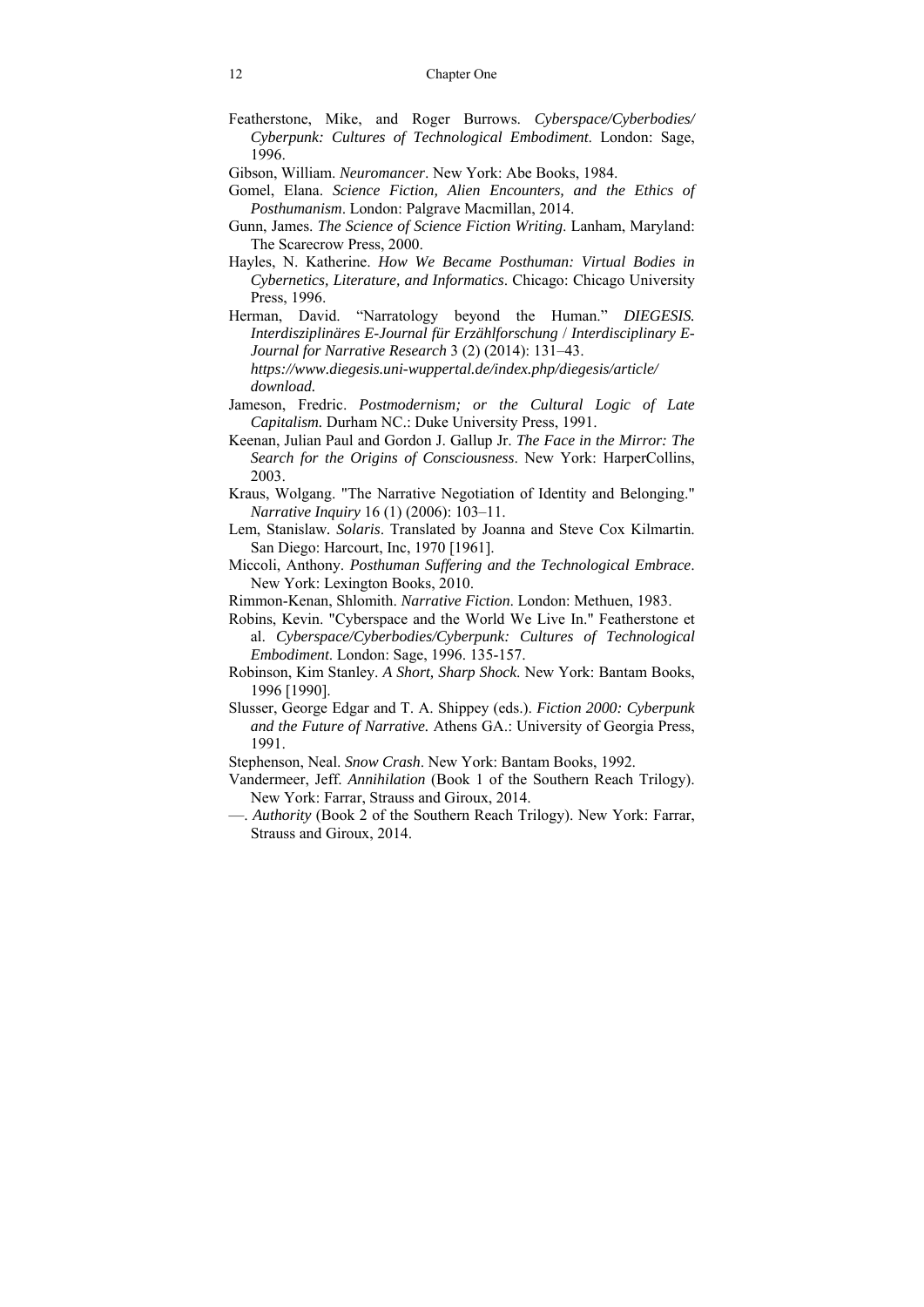- Vint, Sherryl. *Bodies of Tomorrow: Technology, Subjectivity, Science Fiction*. Toronto: University of Toronto Press, 2007.
- Watts, Peter. *Blindsight*. New York: Tom Doherty Associates, 2006.
- Watt, Ian. *The Rise of the Novel*. Berkeley: University of California Press, 2001 [1957].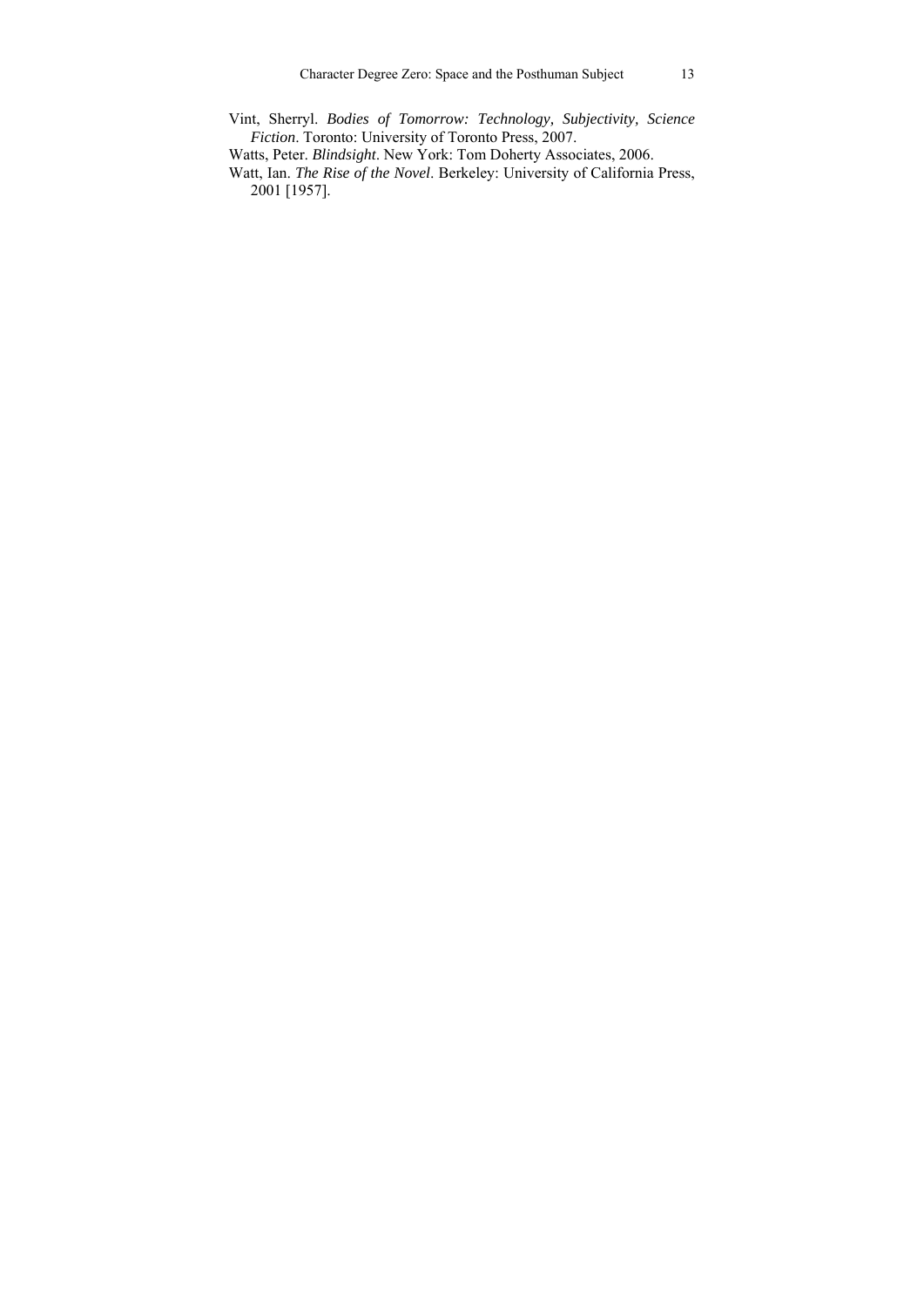## CHAPTER TWO

## ANDROGYNOUS ALIENS AND GENDER MIGRANTS: EXPERIMENTS IN GENDERLESSNESS IN URSULA K. LE GUIN'S *THE LEFT HAND OF DARKNESS*  AND GREG EGAN'S *DISTRESS*

## ANAT KAROLIN

Any human power can be resisted and changed by human beings. Resistance and change often begin in art. Very often in our art, the art of words. (Le Guin 2014)

With these words, part of her speech at the ceremony of the 2014 National Book Awards (where she was honoured with the Medal for Distinguished Contribution to American Letters), Ursula K. Le Guin voiced a reminder of the revolutionary power of literature. Le Guin admonished publishers and decision-makers in the literary marketplace for giving precedence to financial considerations over artistic ones. Though she spoke specifically about the commodification of books and the dangers literature faces in capitalism, the need she spoke of for "writers who can see alternatives to how we live now," her fellow "writers of the imagination"—of science fiction and fantasy—touches upon every aspect of society.

Indeed, much has been written about science fiction as a genre uniquely structured so as to enable social and political criticism. Darko Suvin, for one, tried to provide a definition of the genre in his book *Metamorphoses of Science Fiction*. Suvin defined SF as, "a literary genre whose necessary and sufficient conditions are the presence and interaction of estrangement and cognition, and whose main formal device is an imaginative framework alternative to the author's empirical environment" (Suvin 1979, 7–8). By "estrangement," Suvin means a concept similar to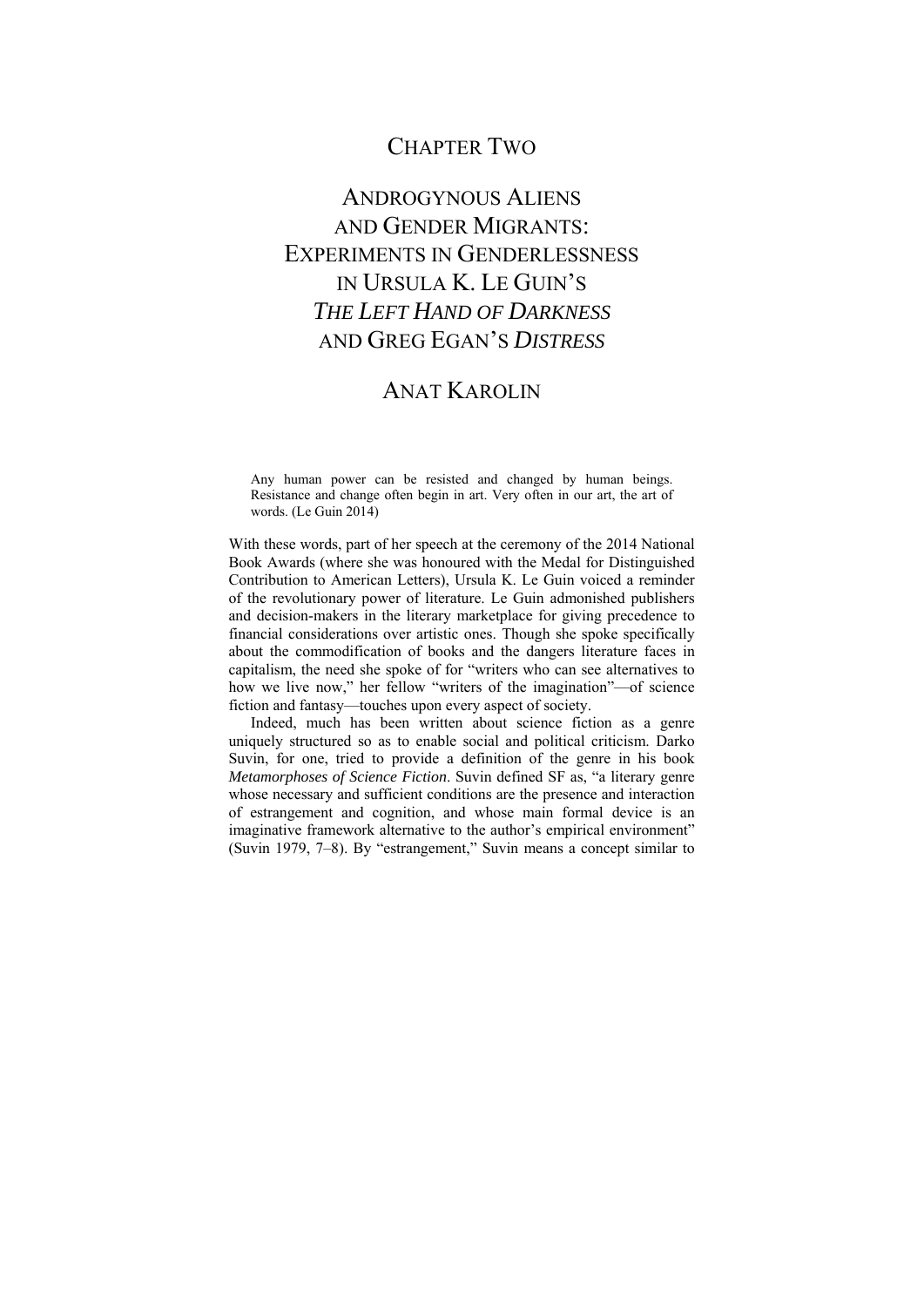the term "ostranenie" coined by the Russian Formalists or Brecht's concept of "alienation," namely a representation that makes the object represented unfamiliar in order to evoke a renewed understanding of it. This, Suvin claims, is coupled in SF with a cognitive view, a search for rational understanding, which, "implies not only a reflection *of* but also *on* reality. It implies a creative approach tending toward a dynamic transformation rather than toward static mirroring of the author's environment" (Ibid., 10). By introducing what Suvin calls a "novum," a totalising change, which "deviates from the author's and implied reader's norm of reality" (64), writers of SF are able to investigate said reality, spanning aspects of self-perception, social, economic and political issues, and the physical conditions that make up our world.

One such aspect of society that permeates our sense of self and our understanding of others most pervasively is gender. It is not only a recurring theme in SF; it has become, as Brian Attebery shows in *Decoding Gender in Science Fiction*, "an integral part of the genre's intellectual and aesthetic structure" (Attebery 2002, 10). Attebery explores how gender has been represented in SF from the 1930s and 40s, when "few writers found ways to investigate gender issues" (Ibid., 5), through the early feminist SF of the 1960s and on to contemporary works that put the issue at their centre. Gender, as he defines it, is, "is a way of assigning social and psychological meaning to sexual difference, insofar as that difference is perceived in form, appearance, sexual function, and expressive behaviour" (2). Attebery's stance is clearly a feminist one; his definition is predicated upon what feminist theoreticians have struggled to assert over the last decades, namely what Judith Butler has called "gender performativity," the understanding that gender isn't some inherent quality determined by biological sex. Rather, it is comprised of:

acts and gestures, articulated and enacted desires [that] create the illusion of an interior and organizing gender core, an illusion discursively maintained for the purposes of the regulation of sexuality within the obligatory frame of reproductive heterosexuality. (Butler 1999, 173)

Attebery highlights the pervasiveness of gender, since it is "rooted in biology but shaped by culture to such a degree that it is impossible to untwist the thread and say which strands are inborn—and which are acquired and arbitrary. There is no 'natural gender' any more than there is a natural language" (Attebery 2002, 3).

It is precisely this untwisting of the thread that is at the heart of many SF texts, not only as an attempt to subvert the binary opposition of masculine and feminine or blur the boundaries between them, but even to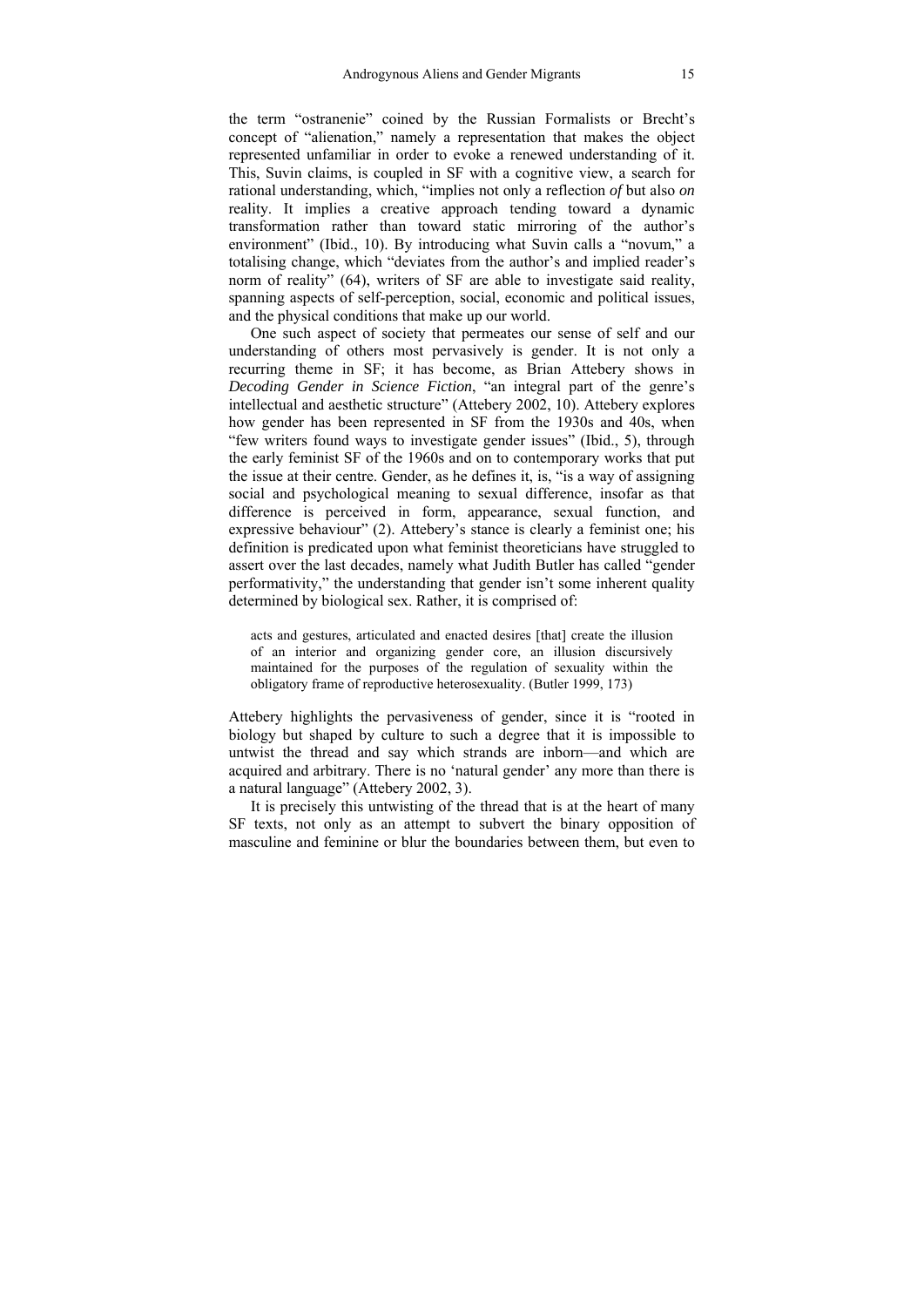the point of collapsing the categories themselves and trying to reach beyond them. Two such texts are Ursula K. Le Guin's *The Left Hand of Darkness* and Greg Egan's *Distress*. Whereas the former depicts an androgynous alien society, one in which there is no category of gender, the latter is a futuristic vision of our own Earth in which there are new gender categories. But even in Egan's world of seven recognised genders, there is one category that receives the most attention and is presented as preferable to the others, and defies the reader's expectations by being not less human but more so, a human subjectivity free from the constraints of both gender and sex: asexuality. It would seem that *Distress* does not make gender its central concern, and offers an all-encompassing utopian vision. However, gender is nonetheless a key theme, and the novel's portrayal of asexuality falls in line with the vision it drives towards. I would argue that both novels—despite the fact that nearly 30 years separate them, and which go about eliminating gender in two very different ways—are nonetheless comparable in that both attempt to postulate what such a society could be like. Both novels employ a gradual process of understanding on the part of the narrator to evoke a similar response in the reader. Le Guin's work takes "genderlessness" as its starting point, whereas Egan's novel takes a long detour through a multi-gendered society, sneaking a peek at several possible paths that eventually converge and reach the same end point.

Before the publication of *The Left Hand of Darkness*, Ursula K. Le Guin's SF had amounted to five short stories and three novels. But while the first novels were rather traditional representatives of SF, the fourth was, as Donna R. White remarks, "something different" (1999, 45). Published in 1969, the novel went on to win both the Nebula and Hugo awards and become one of the most influential works of SF. In her book *Dancing with Dragons: Ursula K. Le Guin and the critics*, White overviews the enormous amount of critical attention Le Guin's work has received, and the dialogue she has engaged in with her critics. White devotes an entire chapter to *The Left Hand of Darkness*, which in itself shows the novel's importance in Le Guin's oeuvre. Not only is it, "one of the three main foci" of Le Guin's work, but also, "one of the seminal texts of science fiction, as important and influential as Mary Shelley's *Frankenstein* (1818)" (Ibid., 46). *Left Hand* introduced two striking novelties to SF, one thematic, the other structural. Thematically, it offered a unique thought experiment in gender, imagining a society without sexual difference; structurally, it wove together first-person narratives (with varying narrators), journal entries, myths, and reports. The former novelty is, of course, intrinsically tied to the latter, as each of the novel's sections provides another layer for understanding of this society to the readers.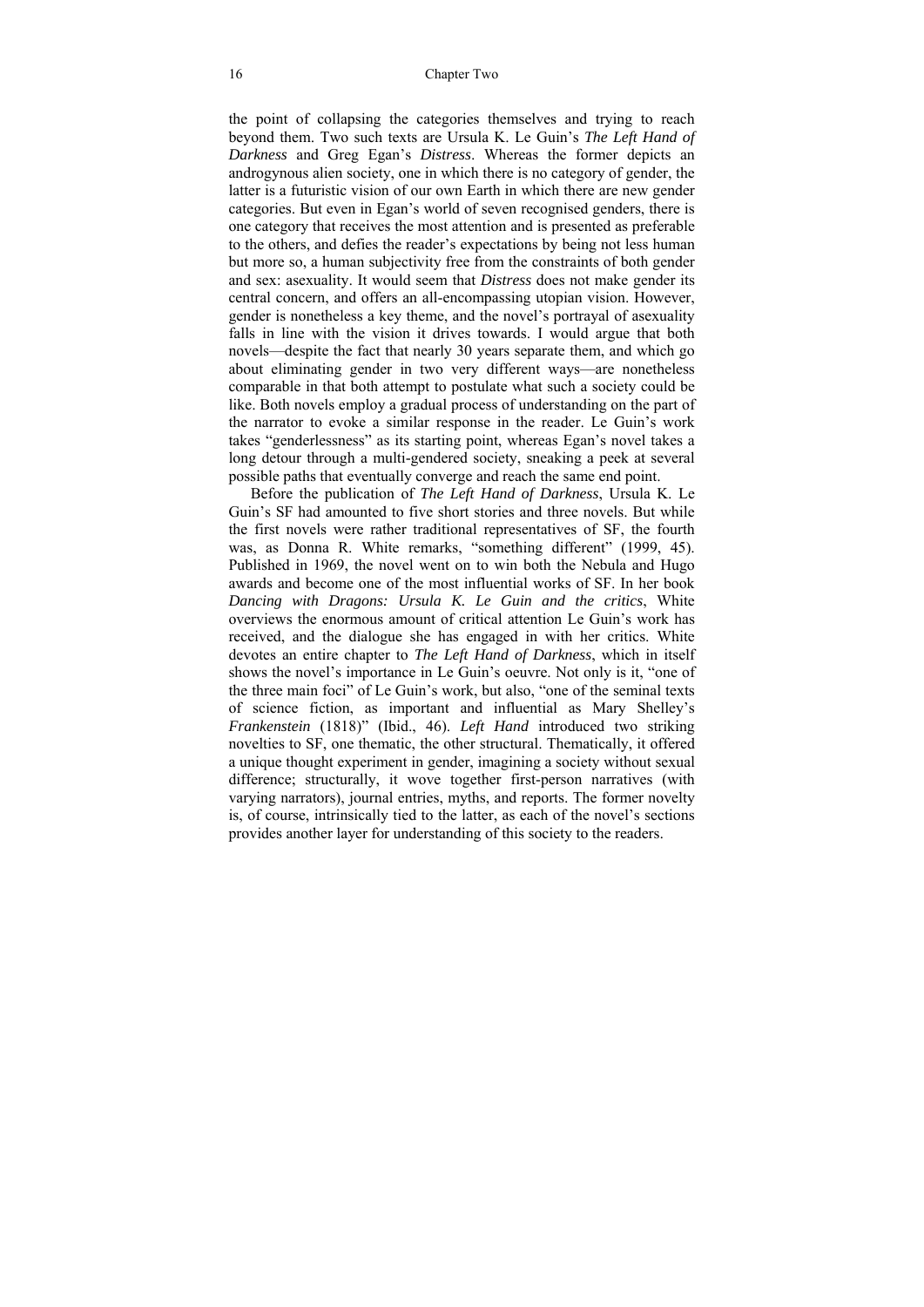*The Left Hand of Darkness* follows the attempts of Genly Ai, a young black man from Earth, to convince the nations of Gethen, a planet in the midst of an ice age, to join the Ekumen—an organisation of planets that coordinates communication and trade between them. As is to be expected from people who had had no idea that aliens and other planets even exist, Gethenians respond to Genly with disbelief and even fear. Furthermore, his mission as an envoy is hindered by political intrigues in the two great Gethenian nations: one country, Karhide, is ruled by a paranoid king, while the other, Orgoreyn, is a totalitarian bureaucracy complete with a fearsome secret police, and international relations between the two are shaky. But what is arguably Genly's greatest obstacle is his own inaptitude. Born on Earth, Genly struggles to make sense of the Gethenian's unique biology, and its social implications. Gethenians are androgynous, or rather ambisexual, as they have the biological potential of both sexes but no fixed biological sex, and, as a corollary, no differentiation between sexes and no concept of gender. The novel provides key insights into Gethenian society on all levels through scientific reports and Gethenian folktales and myths, while a principal part centres on Genly's relationship with one Gethenian in particular, Estraven, who also narrates parts of the novel. In its entirety, the novel can be said to take the reader alongside Genly (even when it strays from his narration) as he gradually comes to understand what it means to be free from the constraints of binary gender differentiation.

The genderless society portrayed in *The Left Hand of Darkness*, while not a utopian one, does carry utopian implications, and the novel was one of two works that marked the beginning of the feminist utopias of the 1970s. The year of its publication, as Brian Attebery remarks, was the year that, "the feminist  $70$ 's may be said to have begun" (2002, 107). These feminist utopias emerged when utopian fiction was "generally considered a dead genre," having been replaced by dystopian fiction. The assumption implied thereby was that, "existing social systems, messy as they were, were better than anything that could come from social engineering" (Ibid.). But by the late 1960s feminists began to shake the foundations of this consensus as they started to wonder "better for whom?" (Ibid.). Utopian thinking, Anne K. Mellor writes, isn't only prophetic but also inherently critical (1982, 241), and is predicated on a dissatisfaction with things-asthey-are, combined with the hope that they can be bettered. By prophetic fiction, Mellor refers not to the portrayal of an inevitable future, but rather to envisioning a possible alternative. Feminist theory, Mellor argues, is inherently utopian in that it is, "grounded on the assumption of gender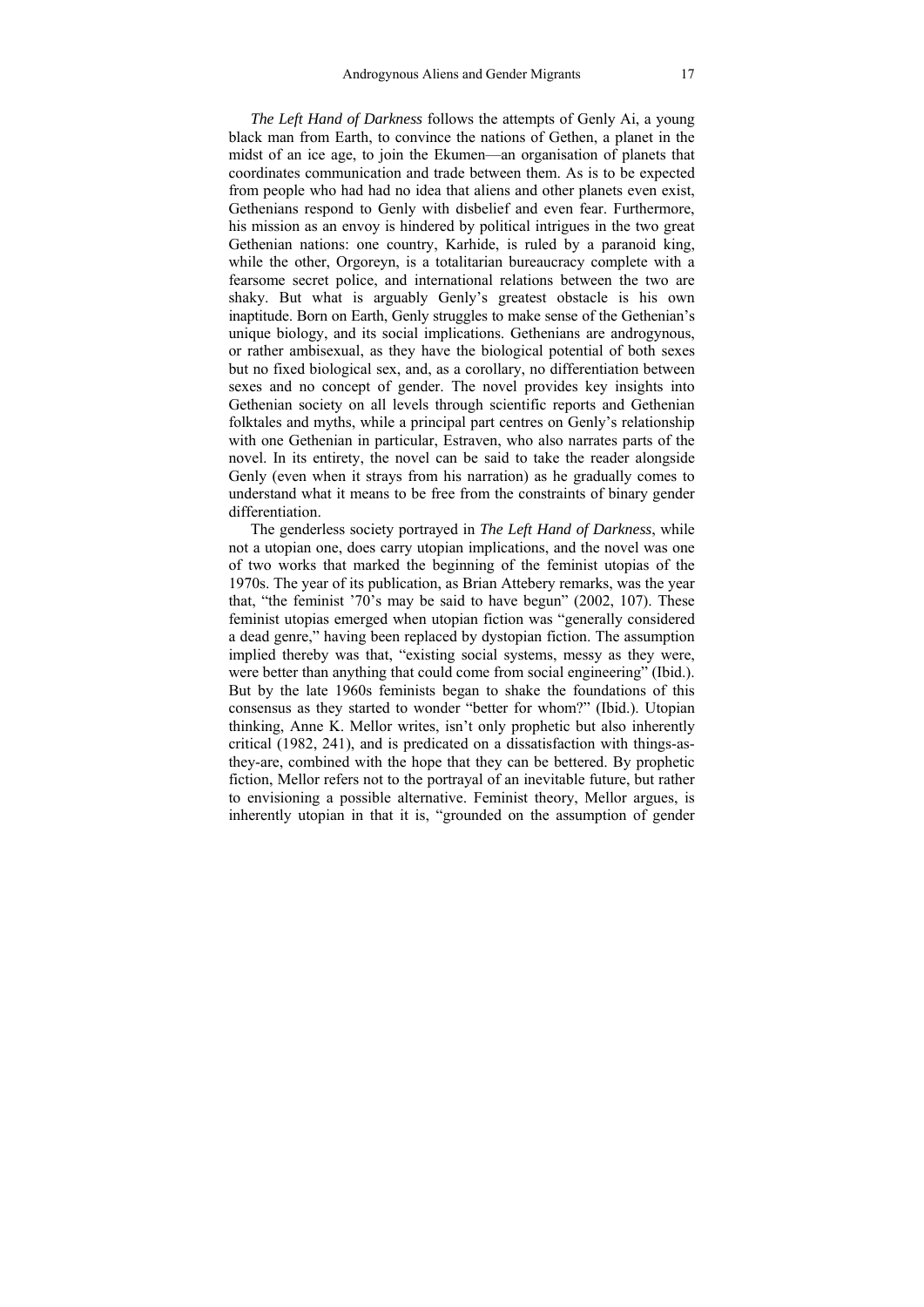equality, a social equality between the sexes which has never existed in the historical past" (Ibid., 243)

Mellor distinguishes between two types of utopian thinking: "abstract" and "concrete." The former functions as "wish-fulfilment" and doesn't offer any practical alternative, while the latter is a "critique of present society" that posits a viable future, and is therefore revolutionary in nature (242). But feminist utopian thinking, Mellor explains, "provides alternative models of sexually egalitarian societies" (243), whether abstract or concrete, since in both cases it defines the precise nature of a social ill gender discrimination—and posits worlds in which that ill is, in one way or another, eliminated. Where feminist utopian thinking becomes concrete it "further offers potentially viable blue-prints for social organization"  $(243)$ .

Feminist utopias, as Mellor illustrates, can be divided into three categories: "an all-female society, a society of biological androgynes, and a genuinely egalitarian two-sex society" (243). Works of the first category constitute the largest group of feminist utopias, but these single-sex utopias are limited and problematic in many respects, as both Mellor and Attebery point out. The most interesting point, I find, is the conclusion that single-sex utopias paradoxically end up "asserting a peculiar sort of continuity between gender" (Attebery 2002, 128) by redistributing differences, so that women alone turn out to be more like men (and vice versa). Thus, the meanings of each gender are altered, and most importantly "a possible overlap between them" (Ibid.) is revealed.

Delineating this overlap is exactly the purpose of Le Guin's thoughtexperiment in androgyny. In her essay "Is Gender Necessary," a public defence of her work, Le Guin enunciates her aims quite clearly: "I eliminated gender, to find out what was left. Whatever was left would be, presumably, simply human. It would define the area that is shared by men and women alike" (Le Guin 1993, 160). She did not consider her work, and SF in general, as an attempt at a blueprint for a possible future. Rather, according to the 1976 preface she added to *Left Hand*, she maintained that "science fiction is not predictive; it is descriptive" (1976, 4), and that her attempt wasn't meant to predict that humans will become androgynous or claim that they should be, but merely to observe that, in many respects, we already are. Even so, this observation is in keeping with Mellor's definition of a feminist utopia. The androgyny of Gethenians is, essentially, a means of stripping away rigid gender categories, and in that respect I find it a desirable and possibly even viable option. Therefore, the question that remains to be answered is one that critics have argued over since the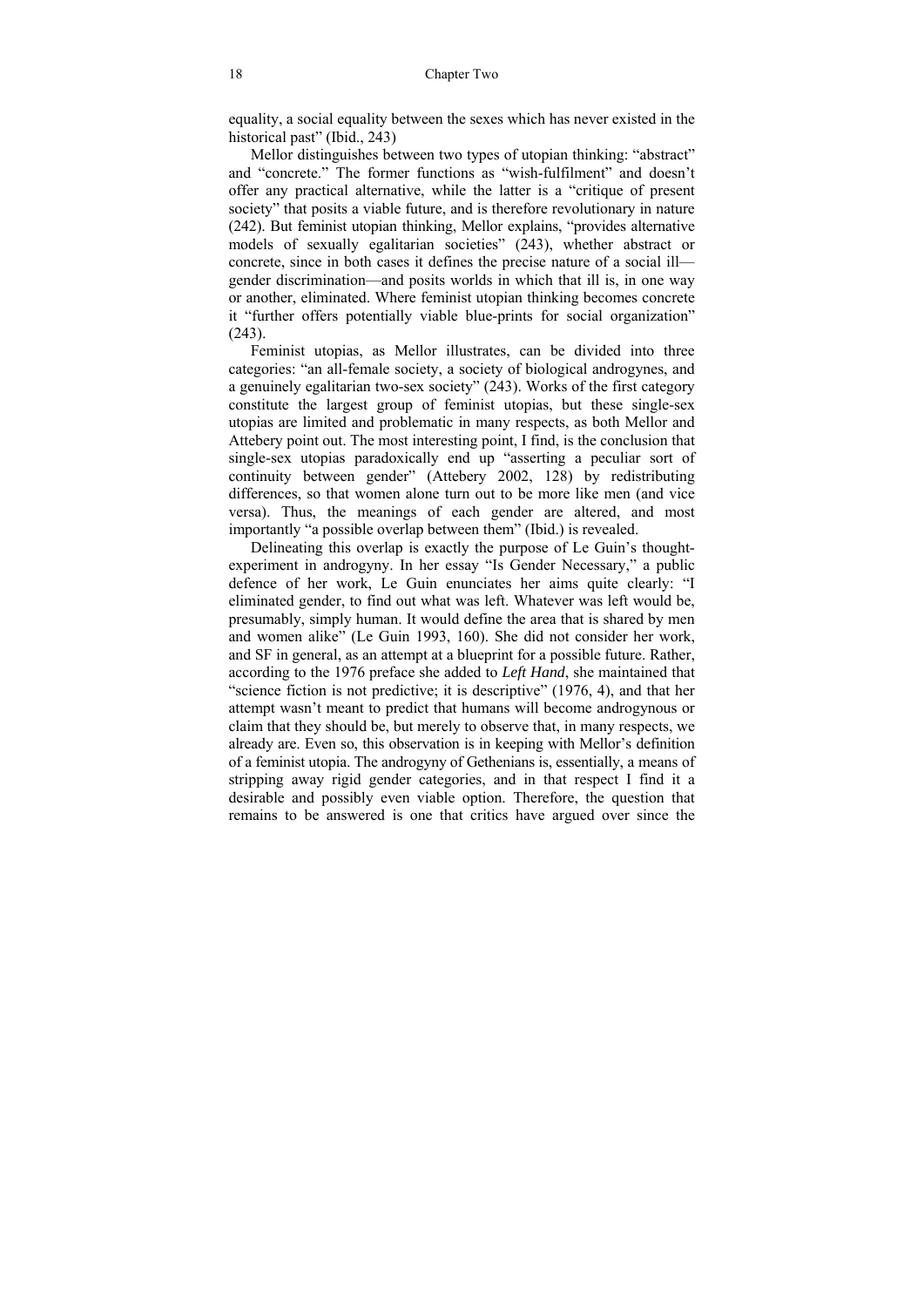publication of *The Left Hand of Darkness*: did Le Guin achieve her aim of eliminating gender, and, if so, what did she find in its place?

The most authoritative overview of Gethenian biology and society in the novel is found in the report of Investigator Ong Tot Oppong, a member of the first Ekumenical landing party on Gethen. In the chapter "The Question of Sex," she explains that the Gethenian sexual cycle lasts around 26 to 28 days, during which they are sexually latent for 21 to 22 days. Hormonal changes beginning around the 18th day cause them to enter the period known as "kemmer" on the 22nd or 23rd day. At this stage, Gethenians experience an intense sexual impulse but remain androgynous and "incapable of coitus" (1969, 63) if kept alone. Once a partner is found, each of the partners will develop female or male genitals. However, Ong Tot Oppong stresses that, "normal individuals have no predisposition in either sexual role in kemmer; they do not know whether they will be the male or the female, and have no choice in the matter" (Ibid., 64). It would seem that Le Guin problematically conflates gender, sexuality, and biological sex, a point she later became of aware of herself, noting, for instance, that she had neglected to explore the option of homosexuality in Gethenians (Le Guin 1993, 169). However, pointing out this elision and attempting to delineate each component separately are irrelevant in terms of Gethenian society, which does not have a system of gender differentiation, and to do so would be to apply our own set of presumptions. Thus, one cannot speak of homosexuality when one cannot speak of gender, and only of temporary hormonal and genital changes. Even if it were possible for two Gethenians to meet in kemmer while developing male genitals, it would not imply homosexuality as we understand it, but something altogether different.

Even more striking than the biological anomaly Ong Tot Oppong describes are its implications. Gethenian norms provide the necessary conditions for kemmer, complete with special monthly holidays and "kemmerhouses," but on a day-to-day basis Gethenian society functions without sex, and without sexual differentiation. Any Gethenian can sire and bear children, which means that the, "burden and privilege are shared out pretty equally … nobody here is quite so free as a free male anywhere else" (Le Guin 1969, 65). As Mellor concisely notes, "this effectively destroys the possibility of identifying sex-linked characteristics or roles" (1982, 252). Gethenian biology thus enables Le Guin to uproot the foundation of patriarchy by simply eliminating the polarising duality between men and women. Ong Tot Oppong continues to enumerate the positive implications of this society, making a direct address to the implied reader of the novel, asking them to consider a society predicated on an